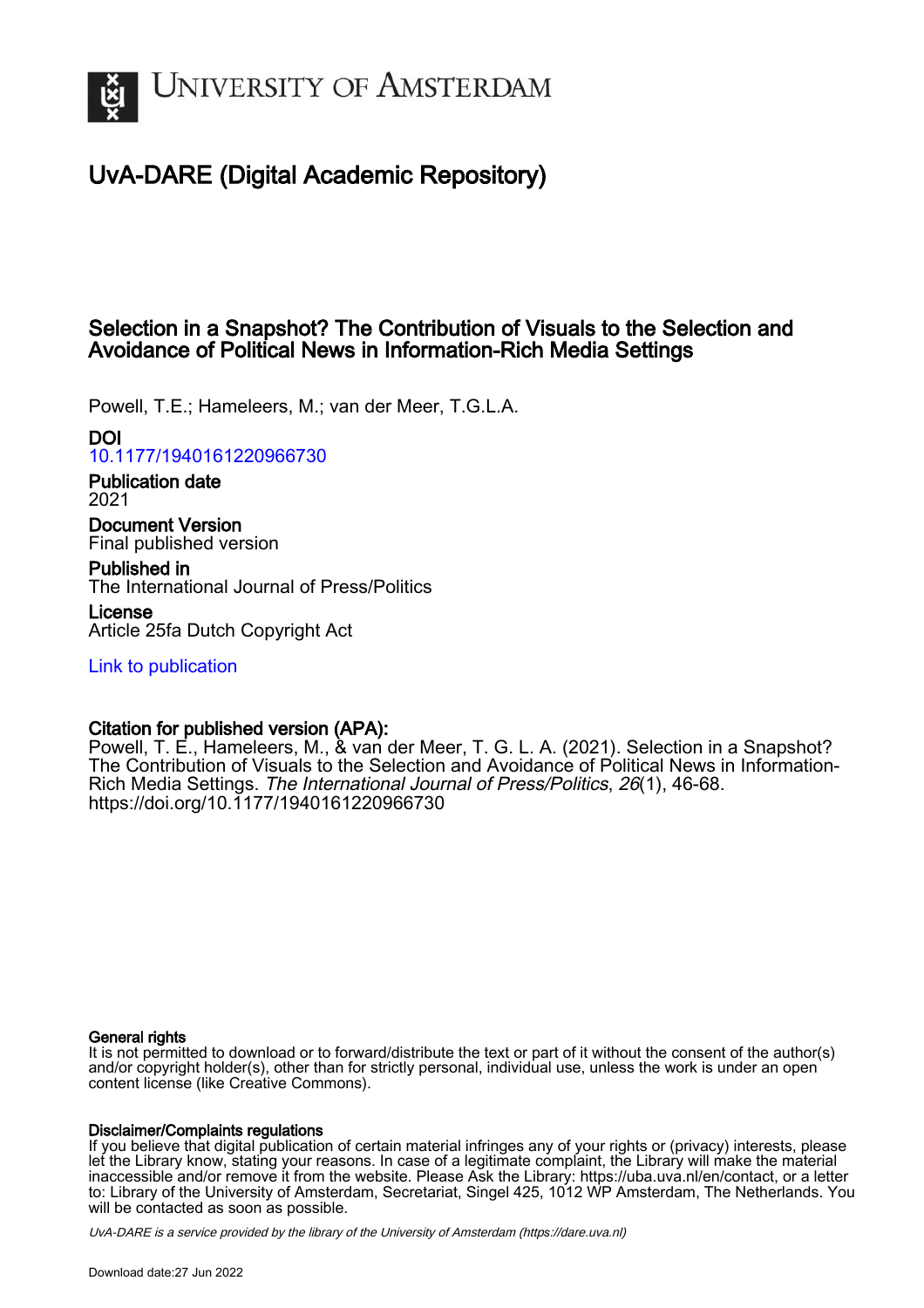**Selection in a Snapshot? The Contribution of Visuals to the Selection and Avoidance of Political News in Information-Rich Media Settings**

DOI: 10.1177/1940161220966730 The International Journal of Press/Politics 2021, Vol. 26(1) 46–68 © The Author(s) 2020 Article reuse guidelines: [sagepub.com/journals-permissions](https://us.sagepub.com/en-us/journals-permissions) [journals.sagepub.com/home/hij](https://journals.sagepub.com/home/hij)



# Thomas E. Powell<sup>1</sup><sup>(D</sup>, Michael Hameleers<sup>2</sup>, **and Toni G. L. A. van der Meer2**

#### **Abstract**

The psychological bases of the selection and attitudinal response to news media have received ample attention in political communication research. However, the *interplay* between three crucial factors in today's online, high-choice news media settings remains understudied: (1) textual versus multimodal (text-plus-visual) communication; (2) attitude congruent versus attitude incongruent versus balanced content; and (3) political versus nonpolitical genres. Relying on an experimental study of refugee and gun control news in the United States (*N* = 1,159), this paper investigates how people select and avoid, and also the extent to which they agree with, congenial, uncongenial, and balanced political news in a realistic multimodal selective-exposure setting in which political news is presented alongside sports and entertainment news. Although the findings partially depend on the issue, we find that the presence of multimodal (compared to textual) entertainment and sport items can increase avoidance of political news. Multimodal (compared to textual) political news augments attitude congruent selective exposure instead of encouraging crosscutting selective exposure. Once selected, multimodal political news articles evoke stronger emotions and lead to higher issue agreement than textual news, regardless of an article's attitude congruence. By linking research on text-alone to multimodal selective exposure, this study shows that visuals in high-choice media environments

<sup>1</sup>Netherlands Organization for Applied Scientific Research (TNO), The Hague, the Netherlands <sup>2</sup>University of Amsterdam, Amsterdam, the Netherlands

**Corresponding Author:**

Thomas E. Powell, Netherlands Organization for Applied Scientific Research (TNO), Oude Waalsdorperweg 63, The Hague 2597 AK, the Netherlands. Email: [t.e.powell@hotmail.com](mailto:t.e.powell@hotmail.com)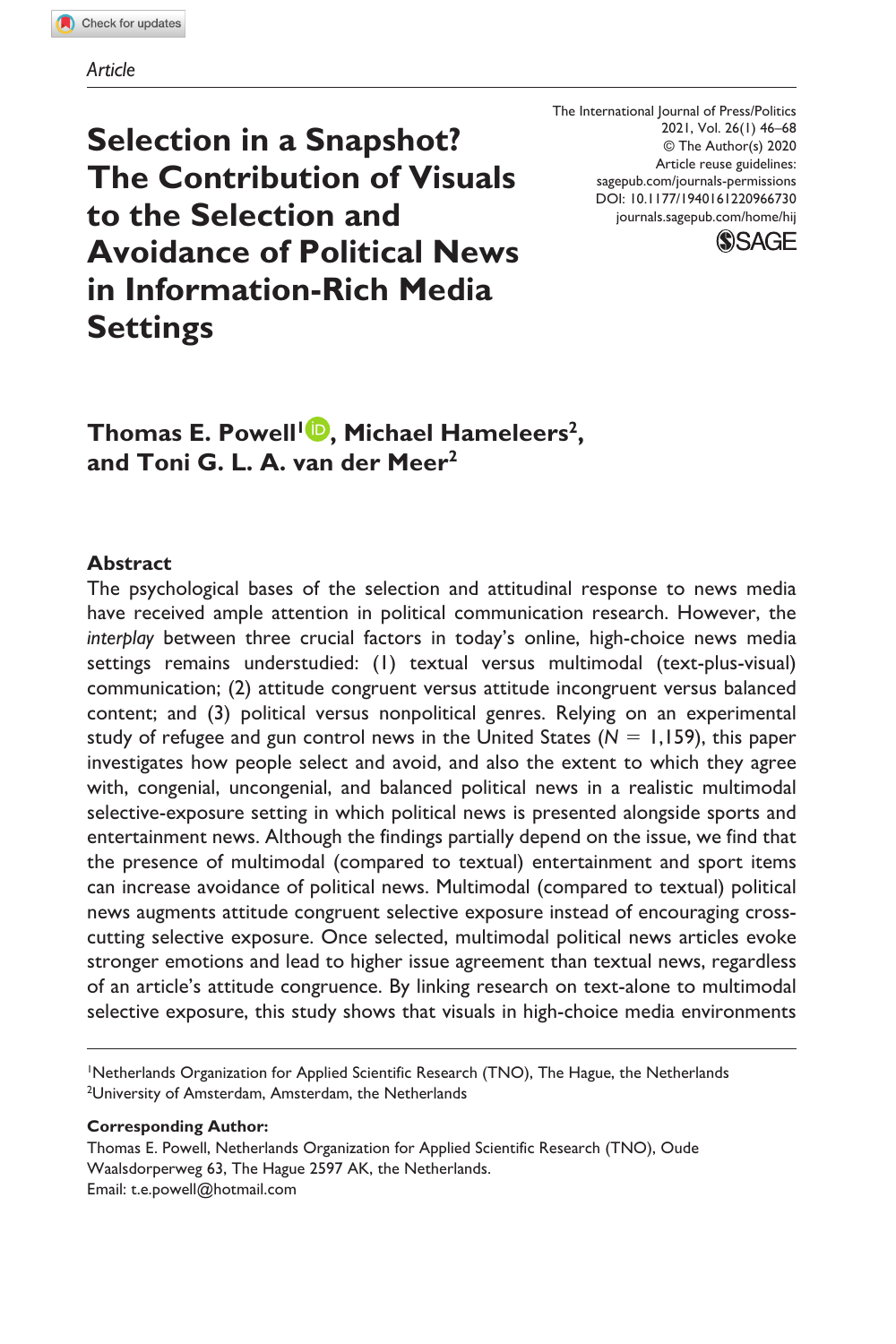can contribute to the selective avoidance of political news generally and cross-cutting political news more specifically.

#### **Keywords**

confirmation bias, multimodal communication, selective exposure, selective avoidance, visual communication

Today's high-choice and fragmented online media environment may pose vexing problems for democratic decision-making (Van Aelst et al. 2017). This may especially be the case for online media settings, where many cues compete for selection and attention. With the abundance of online media choices and content, audiences have the option to opt out of political news altogether (Prior 2007). If people do select political news, their selection behavior may be driven by confirmation biases and attitudinal congruence (e.g., Knobloch-Westerwick et al. 2017; Taber and Lodge 2006), especially for polarized issues such as immigration and gun control news. Further complexity is added to selection choices by the inherent visual quality of cue-rich digital media environments: Vivid images linked to nonpolitical items such as sport or entertainment news may be attention-grabbing and compete with textual information on politics, potentially motivating avoidance of less salient political news items which are inherently complex and difficult to visualize. Moreover, visual cues might also reinforce avoidance of news items cutting across one's preexisting views of an issue. Such selection behavior would compound concerns about increasingly uninformed voters on the level of political issues and policies.

In any media setting, but especially in information-rich environments such as online or social media, people are limited in the number of messages they can process in the amount of time devoted to their media consumption. Media exposure is thus the consequence of making choices. Although much research has focused on selective exposure to political news, the *context* of selective exposure environments is too often neglected, especially in experimental research (Feldman et al. 2013). People's actual online newsfeed does not exclusively consist of political news, but rather reflects a diversified stream of content where, for example, entertainment and sports news items also compete for attention.

Making the news selection process richer still is that news environments are frequently *multimodal*—presenting textual stories alongside the combination of images and texts, and often videos, offering news in visually attractive and stimulating ways (Dan 2017; Geise and Baden 2015). Thus, in the overload of information online, these selection patterns might increasingly be driven by easy-to-process cues like eye-catching visuals.

Previous research on selective exposure in high-choice media settings has not integrated the *interplay* of three crucial factors driving news choices in online, high-choice media settings: Selective exposure to (1) textual versus multimodal communication; (2) political versus nonpolitical genres, and (3) attitude-congruent versus attitude-incongruent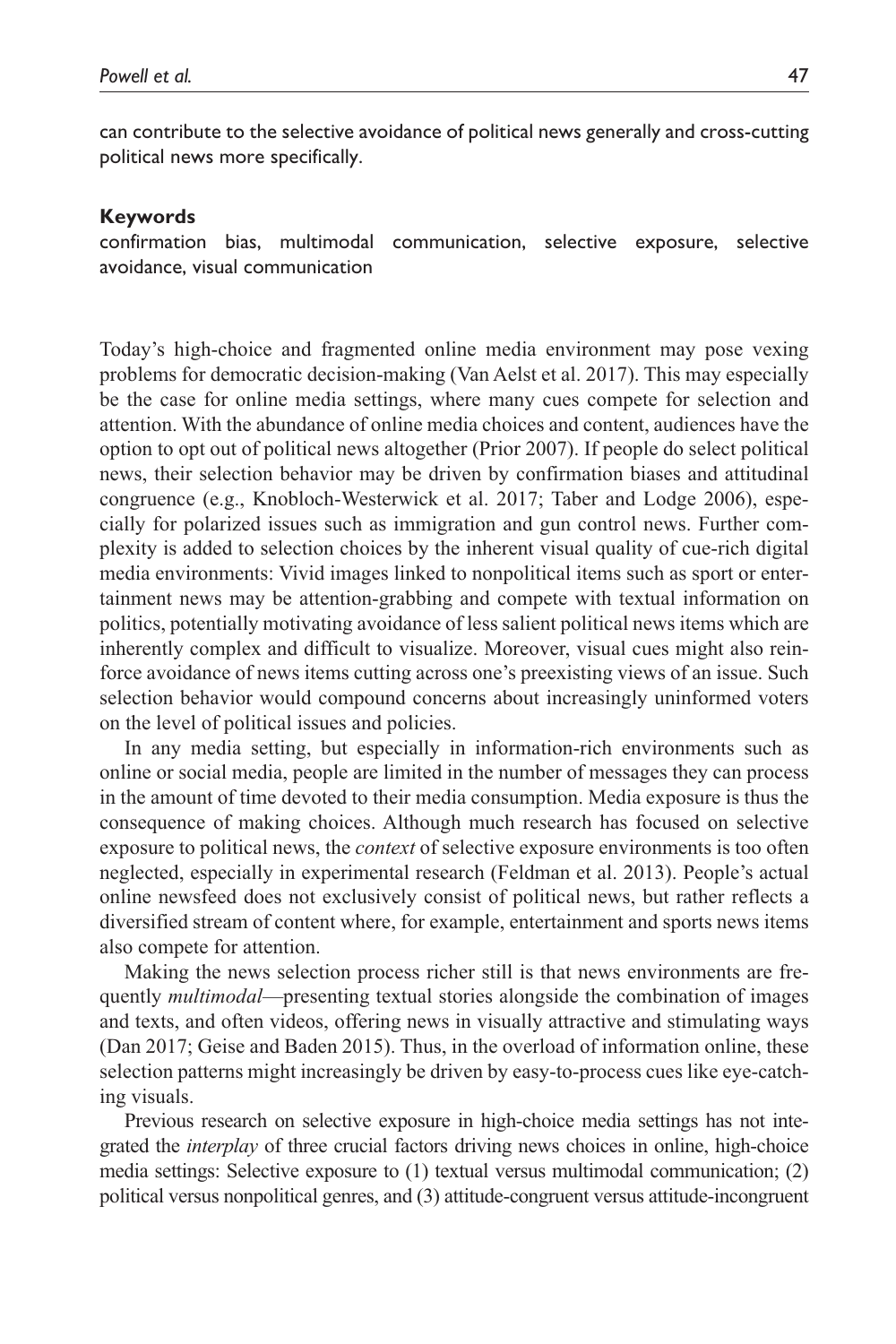versus balanced political news based on confirmation biases. Hence, most research has either focused solely on the selection of political news presented alongside entertainment options (Feldman et al. 2013), visual versus textual selection (Powell et al. 2019), or confirmation-biased selection of political news (e.g., Knobloch-Westerwick et al. 2017). As a contribution, we link the literatures on the selective exposure with multimodal framing research (e.g., Geise and Baden 2015; Powell et al. 2015). This integration will help us to better understand how cue-rich information settings—in which a plethora of (multimodal) news items on various topics compete for the audience's attention—influence news selection.

Another contribution of this study is that we examine attitudinal effects that follow selection. As argued by Stroud (2008), the selection of reassuring content and avoidance of cross-cutting exposure might bolster partisan identities and polarize attitudes. Yet, findings on motivated reasoning and attitude-congruent issue agreement are typically situated in a textual information setting, neglecting the role of visuals. As visuals can be attention-grabbing and psychologically activating (e.g., Barry 1997), they may help to motivate people into selective exposure to cross-cutting political news and, in turn, activate an emotional response that might reduce polarization along partisan lines. Using a carefully controlled experiment drawing on refugee and gun control news in the United States, this article contributes novel insights about the selection and avoidance of political news, and subsequent persuasive effects, in information-rich multimodal media settings.

# **Selective Exposure to Political News in Multimodal Information Settings**

Selective exposure can be understood as the guiding influence of people's prior attitudes on how they approach new information (e.g., Stroud 2008). Not only does today's high-choice media setting allow citizens to avoid political media altogether, but those who do attend to political communication demonstrate a tendency to confirm their issue attitudes by selecting news that reassures their priors. At the same time, conflicting or cross-cutting exposure is selectively avoided (Iyengar and Hahn 2009; Knobloch-Westerwick et al. 2017; Stroud 2008).

The process behind confirmation-biased selective exposure can be understood as the need to reduce the sense of discomfort (cognitive dissonance) that individuals experience when being confronted with challenging views (Festinger 1957; Knobloch-Westerwick et al. 2017). To avoid cognitive dissonance, information that reassures standing attitudes or identities is preferred over information that attacks or challenges existing beliefs (Taber and Lodge 2006). Although much research has studied confirmation-biased selective exposure in the context of textual political news, the interaction of three factors in real-life news ecologies is overlooked: (1) the role of textual versus multimodal information; (2) the influence of the surrounding selection context in which political news is embedded; and (3) confirmation biases that motivate the approach or avoidance of political news. In this paper, we therefore study the interplay of these factors in cue-rich online information settings that offer a favorable opportunity structure for selective exposure.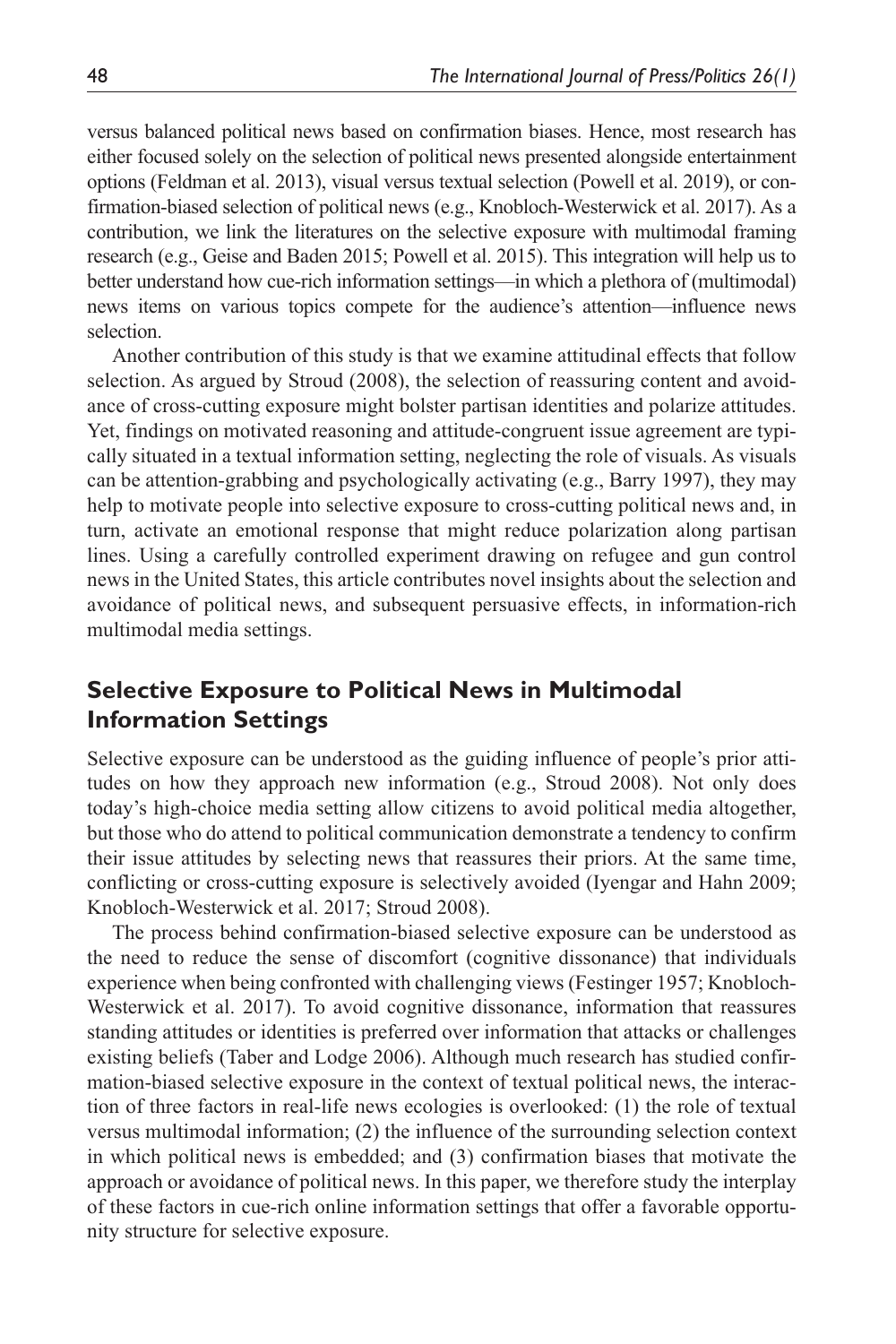In a cue-rich digital information setting, individuals' selection behavior should not only be regarded as driven by textual cues. We thus draw on visual communication research, specifically focusing on visual perception (basic mental processing of visual elements in one's environment) and decoding (relation between the perceived elements and one's own semantic knowledge) to examine the ability of news images to influence selective exposure (Barry 1997; Geise and Baden 2015). Studies of visual perception have found that the presence of news images can stimulate higher levels of psychological arousal, stronger discrete emotional responses (Brader 2005; Iyer et al. 2014; Lang et al. 1996), and improved memory for news stories (Nelson et al. 1976; Newhagen and Reeves 1992). Due to their vividness and resemblance to real-life sensory experience, images can cause stronger physiological reactions than words, which by comparison are abstract symbols that bear no physical resemblance to their referents (Grabe and Bucy 2009). Moreover, since visuals are a direct depiction of physical objects and events in the nonmediated environment, they can trigger an intuitive assignment of meaning, albeit depending on the prior attitudes of the viewer (e.g., Krause and Bucy 2018). We leverage these psychological principles of visual communication to test the effects of pictures on news selection.

In the context of news media, previous research has demonstrated the salience of images in driving news selection (Casas and Williams 2017; Garcia and Stark 1991; Knobloch et al. 2003; Wolf and Grotta 1985; Zillmann et al. 2001). Especially on social media, images might be accessed and processed differently since such platforms provide more user control and interactivity (Valentino et al. 2009). Hence, compared with offline information settings, online news users can access news asynchronously by pausing and delaying news exposure, or by clicking on entertainment news on the same page or next screen. Social media may also encourage low-attention and low-effort processing (Powell et al. 2018), where news exposure follows more peripheral cues (e.g., headlines that confirm prior beliefs). Although social media delivers news from weak- and strong-tie network members and thus has the potential to enable more cross-cutting exposure to multimodal news containing heterogeneous views (Messing and Westwood 2014), the affordances of social media may foster confirmation-biased selection and distraction from political news. A key question in this study, then, is how would a cue-rich digital information setting characterized by an abundance of choice, control, and cross-cutting views stimulate the selection of multimodal news?

Looking at the role of headlines and images separately, Powell et al. (2019) indicated that headlines play a more prominent role in guiding news story selection behavior—which may be explained by the stronger narrative information carrying capacity of text than visuals (Geise and Baden 2015). However, when visuals and headlines are combined, the qualities of text and images should together motivate selection (Knobloch et al. 2003). Against this backdrop, we formulate the following hypothesis:

**Hypothesis 1 (H1):** Multimodal political news items containing an image will be selected more often than news items without an image.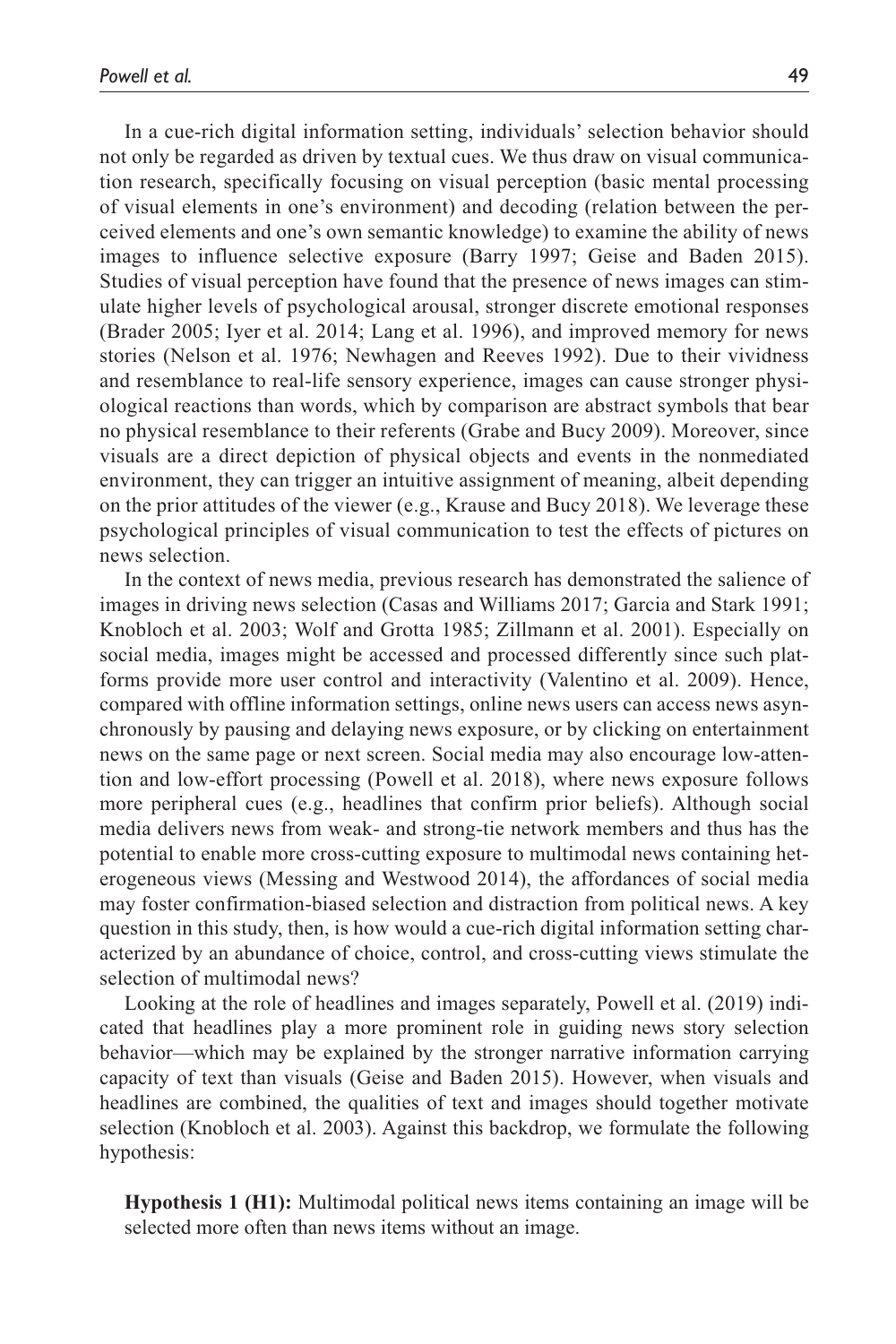# *Political News in Context: How Visual Cues Can Distract*

As argued by Feldman et al. (2013), selective exposure to political news should not be understood as operating in a vacuum. News selection is about making choices out of a number of alternative exposure options: If sports or entertainment news is selected, then citizens' time for political news exposure is reduced. Nonpolitical news can therefore act as a distracter in news exposure settings by drawing one's limited attention away from political news. Hence, research that conceptualizes selective exposure as the avoidance or selection of political news items without looking at the surrounding information environment neglects the reality of news selection as a tradeoff between a number of exposure options. Importantly for this study, the addition of visuals to nonpolitical news in this surrounding exposure environment may function as eye-catching distracters and reduce the selection of political news items (e.g., Garcia and Stark 1991; Lavie 2005).

The ability of visuals to distract citizens from political news has not yet been tested in the context of news media selection, but the same psychological mechanisms of visual perception should be at play. Visual cues may be particularly attention-grabbing for nonpolitical news items. Entertainment news may, for example, include images of attractive celebrities and tasty food that are placed alongside hard political news items that struggle to compete for attention. Moreover, images may be more meaningful when they present entertainment and sports news compared with political issues: The often complex meaning of political issues is less easily illustrated by visual depictions compared with the familiar plotlines of sports or entertainment. Against this backdrop, we propose the following hypothesis:

**Hypothesis 2 (H2):** Political news is less likely to be selected when the nonpolitical exposure context (entertainment and sport news items) contains multimodal information compared with when the context relies on text alone.

# **Motivated Reasoning in a Multimodal Information Setting**

We argue that principles of partisan selective exposure should be extended beyond textual cues alone and tested in a multimodal media context. Visual framing effects literature can be used to inform predictions on the role of visuals on motivated reasoning (Geise and Baden 2015; Messaris and Abraham 2001). To inform people's selection decisions, one would need to perceive the central meaning of an image (e.g., suffering refugees), which is related to their own semantic knowledge and point of view of the issue at hand during decoding (Geise and Baden 2015). Since images can trigger an intuitive assignment of meaning, confirmation biases may be more pronounced for multimodal compared with textual information.

To our knowledge, only one published study has addressed the influence of images in partisan selective exposure. In an experiment, Powell et al. (2019) presented images and headlines conveying different issue frames in matching or mis-matching imageheadline pairs. This was designed to compare the relative "power" of images and text over decisions to select pro-, balanced, and counter-attitudinal political news. In line with previous visual framing studies, their findings indicate that textual information corresponded to stronger confirmation biases than visuals. However, the Powell et al.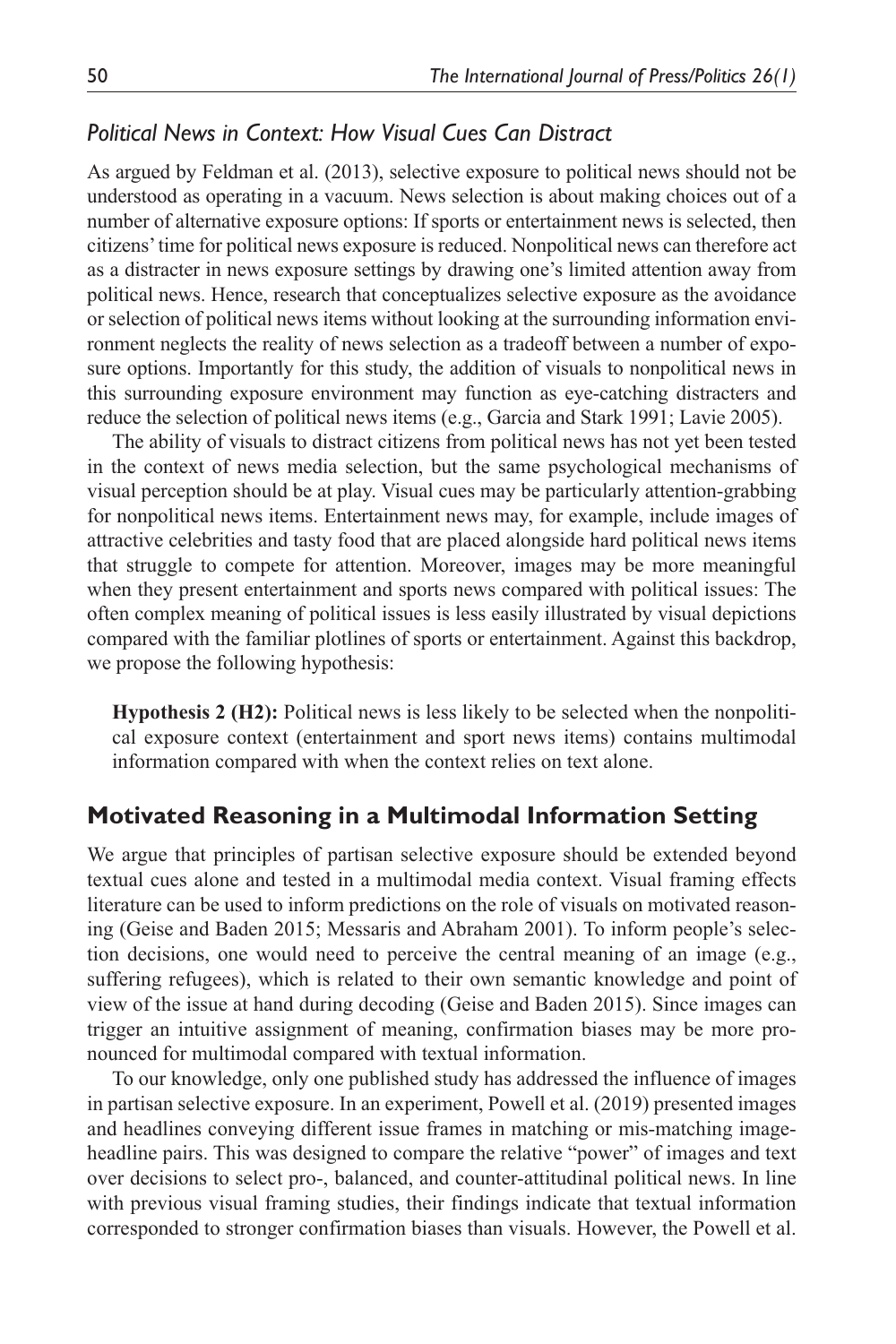(2019) study offered a limited selection environment, with participants only able to choose from political news items, and with *all* news items containing a visual that either matched or mis-matched the linked headline.

Since visual information in news reports needs to be actively decoded by receivers who have to compare perceived meanings to their own frames of reference (Geise and Baden 2015), it may be expected that attitudinal congruence is a stronger predictor of confirmation-biased selection for visual compared with textual information. Alternatively, as visuals are less explicit in conveying a specific semantic meaning than text but are also are attention-grabbing and effective in stimulating a physiological response (e.g., Lang et al. 1996), visuals may stimulate more cross-cutting exposure compared with written information. In other words, as (political) meanings and attitudes are less fixed in visual cues, and open to interpretation in line with receivers' frames of reference (Krause and Bucy 2018), they may stimulate more cross-cutting news selection. Based on these alternative mechanisms, we pose the following research question:

**Research Question 1 (RQ1):** Can visuals significantly increase selection of crosscutting political news stories?

# **From Selection to Effects: How Visuals Affect Issue Agreement**

Moving beyond selection as a dependent variable, the second part of this study investigates the effects of multimodal framed political news articles once they are selected. Extant research on visual communication has demonstrated that visuals can have stronger effects on opinions and emotions than an equivalent text, and the addition of an image to a text is stronger than text alone (e.g., Powell et al. 2015). Against this backdrop, we expect that images not only affect selection but also influence issue agreement and emotional responses to political news articles.

Empirical research has indicated that visuals have an impact on basic psychological processes (e.g., Barry 1997; Brader 2005; Iyer et al. 2014; Lang et al. 1996). When images are included in political communication, the salience of issues can be increased, which in turn can make these topics more accessible in the minds of readers (Scheufele and Tewksbury 2007). The psychologically activating effects of visual communication should also extend to effects on issue agreement (e.g., Arpan et al. 2006). In light of this research we hypothesize the following:

**Hypothesis 3 (H3):** Once selected, political communication featuring images will have stronger effects on issue agreement than exposure to text alone.

#### *Motivated Reasoning and the Persuasiveness of Visual Communication*

Beyond the argument that multimodal political news may be more persuasive than text alone, motivated reasoning literature suggests that information in line with people's existing attitudes is more persuasive than dissonant information (Taber and Lodge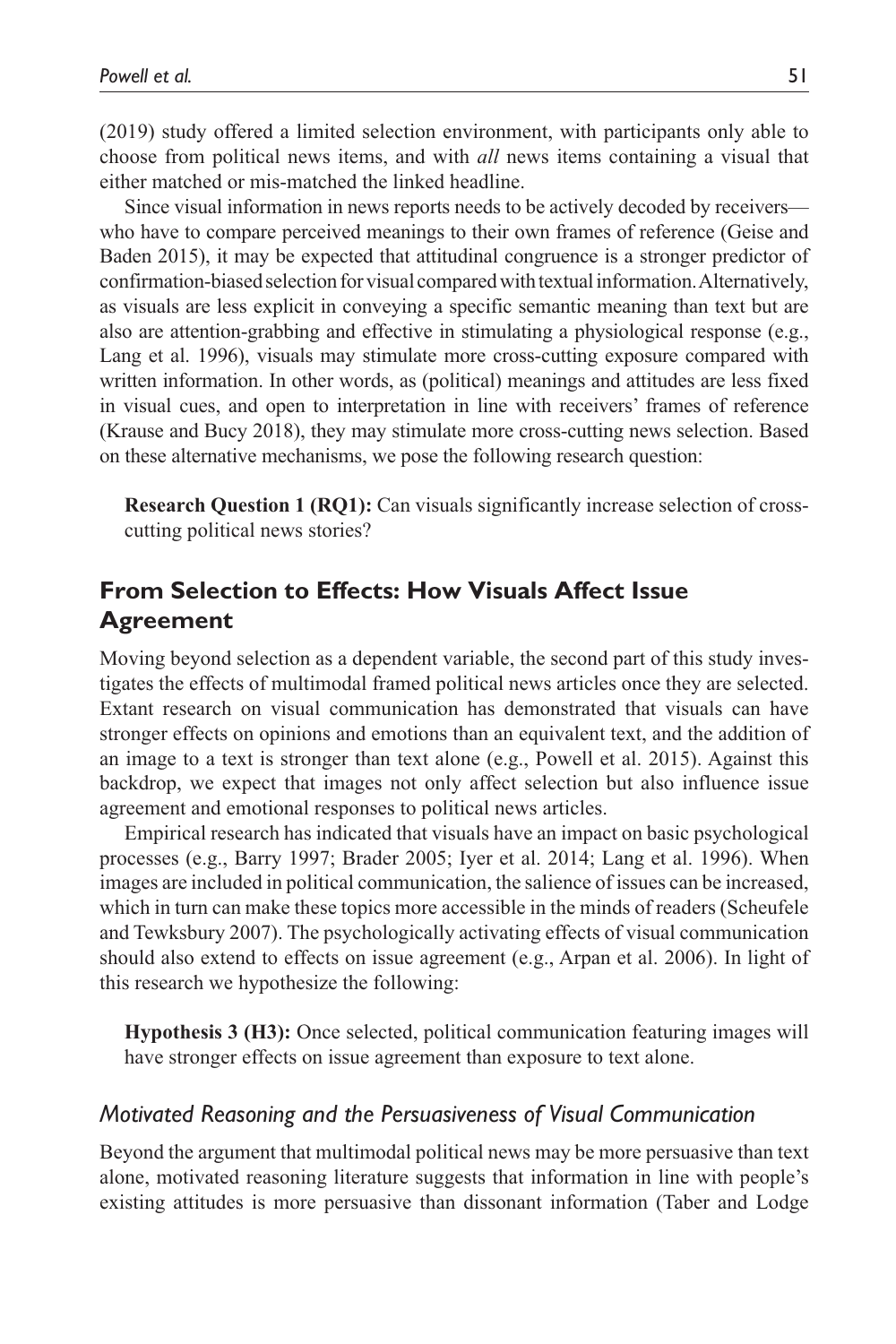2006). Although research on the role of attitudinal congruence in multimodal settings is scarce, Domke et al. (2002) demonstrate that the effect of visual news images can be understood by taking individuals' predispositions into account. More recent research has shown that citizen interpretations of images are influenced by their prior issue attitudes (Krause and Bucy 2018). Thus, from this perspective, we expect prior attitudes to moderate the effect of multimodal news on issue agreement and predict the following

**Hypothesis 4 (H4):** The effects of multimodal political news exposure on issue agreement are strongest when the political item is congruent with preexisting issue attitudes.

## *The Role of Emotions in Processing Images*

Emotions can exert a powerful influence over political behavior (e.g., de los Santos and Nabi 2019; Nabi 2003). However, despite the importance of visuals in evoking emotions (Iyer et al. 2014), emotional responses to visual media in direct comparison to text remains relatively underexplored (but see, amongst others, Dan 2017; Powell et al. 2018; Powell et al. 2015). Existing research on this topic, building on the appraisal theory of emotion (e.g., Lazarus 1991; Nabi 2003), has investigated the mediating role of emotions in visual framing effects (e.g., Iyer et al. 2014). These studies indicate that media effects of visual or multimodal communication can be perceived as a process—emotional responses are triggered by exposure to images, and these emotional states can affect behavioral or attitudinal outcomes (Frijda 1988).

Against this backdrop, we assess the mediating effect of discrete emotions on issue agreement after exposure to multimodal political communication. In our study, we consider multimodal frames of refugees and gun laws. In response to frames of suffering refugees, we expect emotional responses of sympathy and distress toward the victims (Powell et al. 2018). In response to images of hostile and violent refugees, we expect responses of fear to a perceived threat (Brader 2005), anger from a need to right perceived injustices, and disgust as an avoidance response (Kühne 2014). When viewing multimodal news about victims of gun crime, we expect an emotional response of sympathy and distress when confronted with needless loss of life, and surprise and disgust in the face of gun-related atrocities in the United States (Nabi 2003). We expect images opposing stricter gun control laws to trigger emotions of anger at a perceived unjust loss of civil liberty (Kühne 2014) and fear at a perceived loss of self-protection (Powell et al. 2019). These discrete emotional responses to the multimodal stimuli are expected to lead to issue agreement in line with the perceived frame (i.e., mediation). Thus, we predict the following:

**Hypothesis 5 (H5):** Multimodal political communication elicits issue-congruent discrete emotional responses, which in turn affects issue agreement congruent with the multimodal stimulus.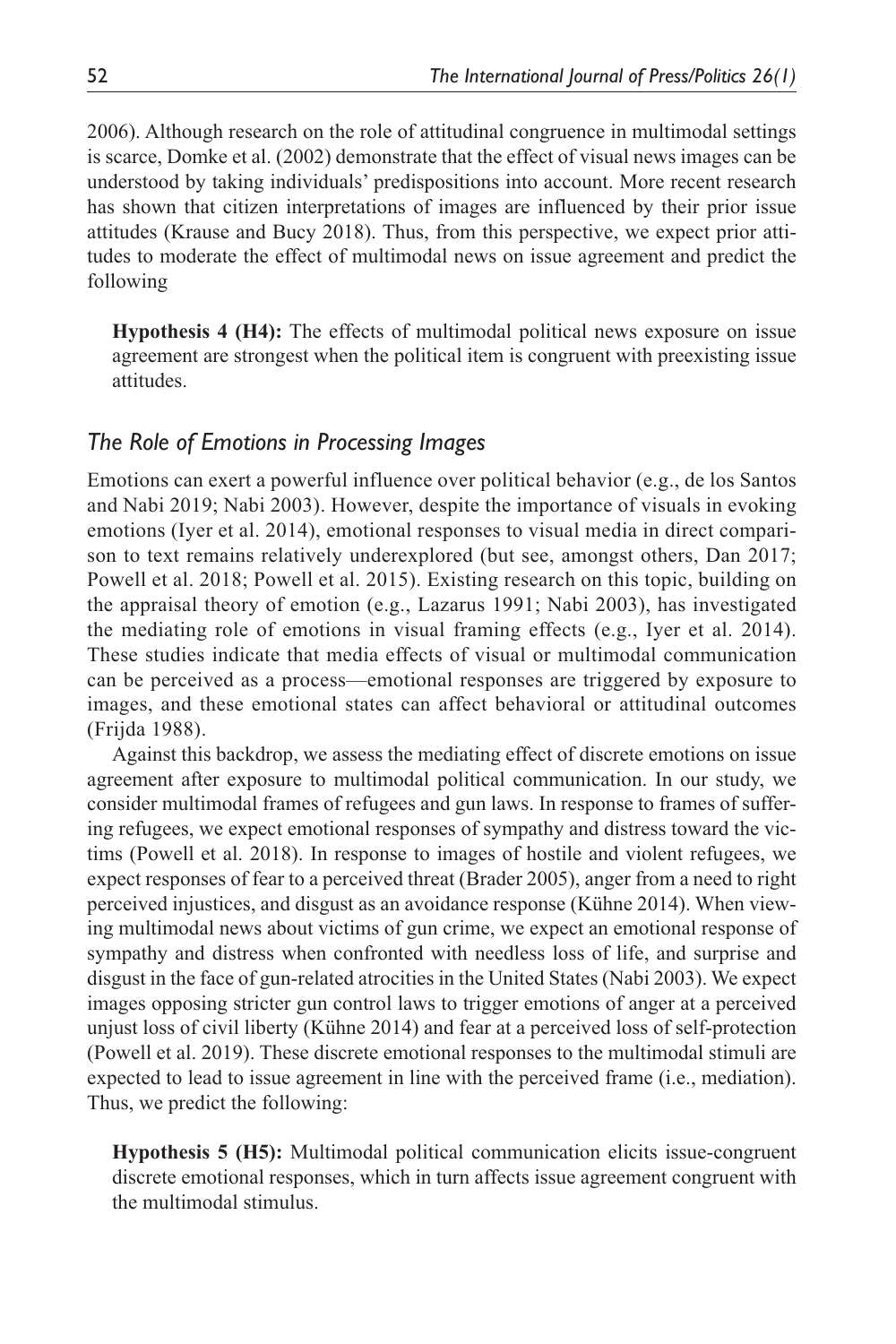We test our hypotheses and RQ for two different political issues: gun control and refugees. Two topics were used in this study to ensure the robustness of the findings, since the choice of news topic could affect selective exposure and issue agreement. Although both issues are surrounded by partisan disagreement, they differ on a number of factors. Prior to the COVID-19 crisis, most U.S. citizens perceived immigration as the most important national issue, considerably more important than gun control (Gallup 2020). However, partisan disagreement on how the issue is interpreted is fierce: 57 percent of Republicans report that opening up the borders will harm American identity, whereas the vast majority of Democrats (86 percent) say open borders are central to U.S. identity (Pew Research Center 2019a).

Gun control is also surrounded by partisan disagreement, although the majority (60 percent) of citizens feel that gun control should be stricter (86 percent Democrats, 31 percent Republicans; Pew Research Center 2019b). In addition, the issue of gun control may be perceived as more personally relevant and closer than the issue of refugees: 44 percent of Americans know someone who has been shot (Pew Research Center 2019b), and there have been many examples of recent school shootings in which U.S. citizens were targeted. In this setting, we ask to what extent participants' multimodal news selection and effects are similar or different for these two issues.

### **Method**

#### *Design*

A mixed between- and within-subjects experimental design was used. This included three between-subjects factors in a 2 (political news item: image present versus absent)  $\times$  2 (nonpolitical news items: images present versus absent)  $\times$  3 (attitude congruence of political news item: pro-attitudinal versus counter-attitudinal versus balanced) factorial design. These three factors resulted in 12 different conditions, which are shown in the Supplementary Information file in a flowchart (Table D1) and in a table (Table D1), which details each condition and the number of participants in each cell of the design. The topic of the news item was a within-subjects factor: all participants were exposed to two realistic online newsfeeds (one for each topic of refugees and gun control, with the order counterbalanced), each containing *three* different news items one about politics and the other two about sports and entertainment.

To assess whether selection could be influenced by the presence of visuals, we identified issues that would resonate with people's existing attitudes and issue understanding. Therefore, the experiment was situated in the context of two highly salient and polarizing issues in the United States: gun control and refugee resettlement. The attitudinal stance (editorial slant) of the political news items on these issues was first manipulated into pro-issue (pro-refugee, pro-gun control), anti-issue (anti-refugee, anti-gun control), and balanced (offering both pro- and anti-sides) presentations. Selected images were then paired with these issue stances so they would be congruent with the articulated issue position.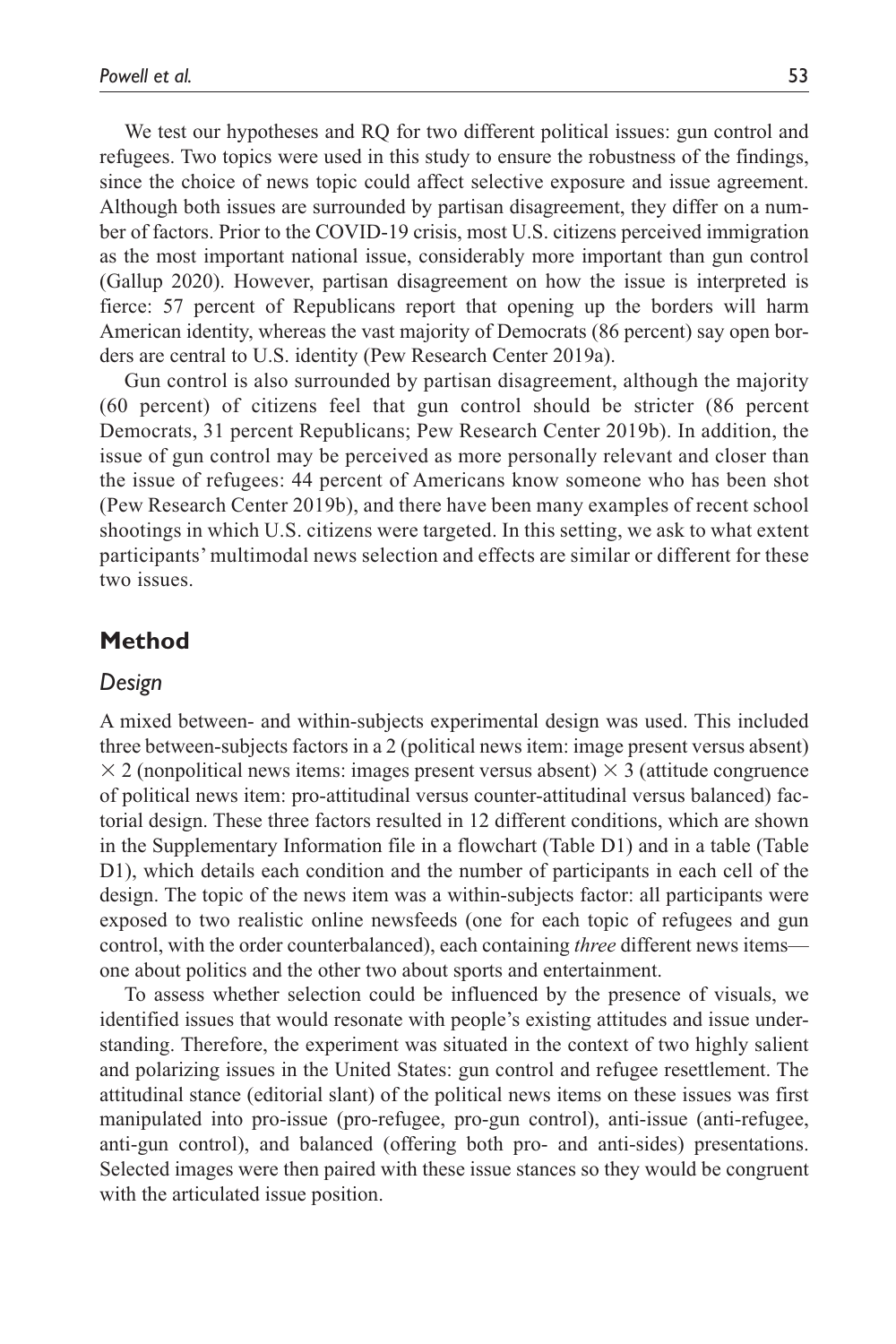The experiment proceeded in two dependent steps: selection and then (optional) exposure to a self-selected political news item. In the first step, participants saw three headlines for the different news items listed in a newsfeed—accompanied by an image in the multimodal conditions—of which only one headline was about politics and the other two about sport and entertainment (positions varied randomly). They were instructed to imagine they came across these news items in a newsfeed in everyday life (Facebook or a news website), then to select one of the three items they would most likely choose to read. Similar to a real newsfeed, participants could click on these previews, indicating they would like to read the full article.

Exposure to these self-selected articles took place in the second phase of the experimental design. How did self-selection to political news in a cue-rich newsfeed affect subsequent emotions and issue agreement? When respondents selected a political news item in the newsfeed, they were forwarded to the full article. When they selected the sport or entertainment item, and thus did not select the politics option, they were not forwarded to read an article. Here, it should be noted that the sports and entertainment options only concerned news item selection and not subsequent exposure to the complete articles. This part of the design produces results are to some extent endogenous to selection: We only moved on to the effects part of the experiment with people who decided to select political news—the results are thus dependent on participants' selection behavior (see Table D1 in the Supplementary Information file for the number who selected into political news items). That said, exposure to pro-, balanced-, or counter-attitudinal content and multimodal or textual communication was still randomly allocated in the first part of the design.

#### *Sample*

Participants were recruited by an international research sampling company, Survey Sampling International. In total, a varied sample of 1,159 U.S. citizens completed this study. Calculating a post hoc power test, using the sample size of our experiment and parameters for small effect sizes, we arrive at the statistical power above the acceptable level of .80. Quotas on age  $(M = 39.96)$ , gender (56.3 percent female), ideology, and education were used to ensure variety in political leanings and demographics.

To construct the attitudinal congruence independent variable, at the start of the experiment participants answered two 7-point attitude items about whether they (1) support or oppose refugees coming to the United States, and (2) support or oppose stricter gun laws. Those who responded neither support or oppose (score of 4) were removed from the study and thanked for their interest. A quota ensured that there was a sufficient number of participants in the sample with prior attitudes both in opposition to (score of 1 to 3) and support of (score of 5 to 7) refugees resettlement (support  $n = 658$ , oppose  $n = 501$ ) and stricter gun laws (support  $n = 711$ , oppose  $n = 448$ .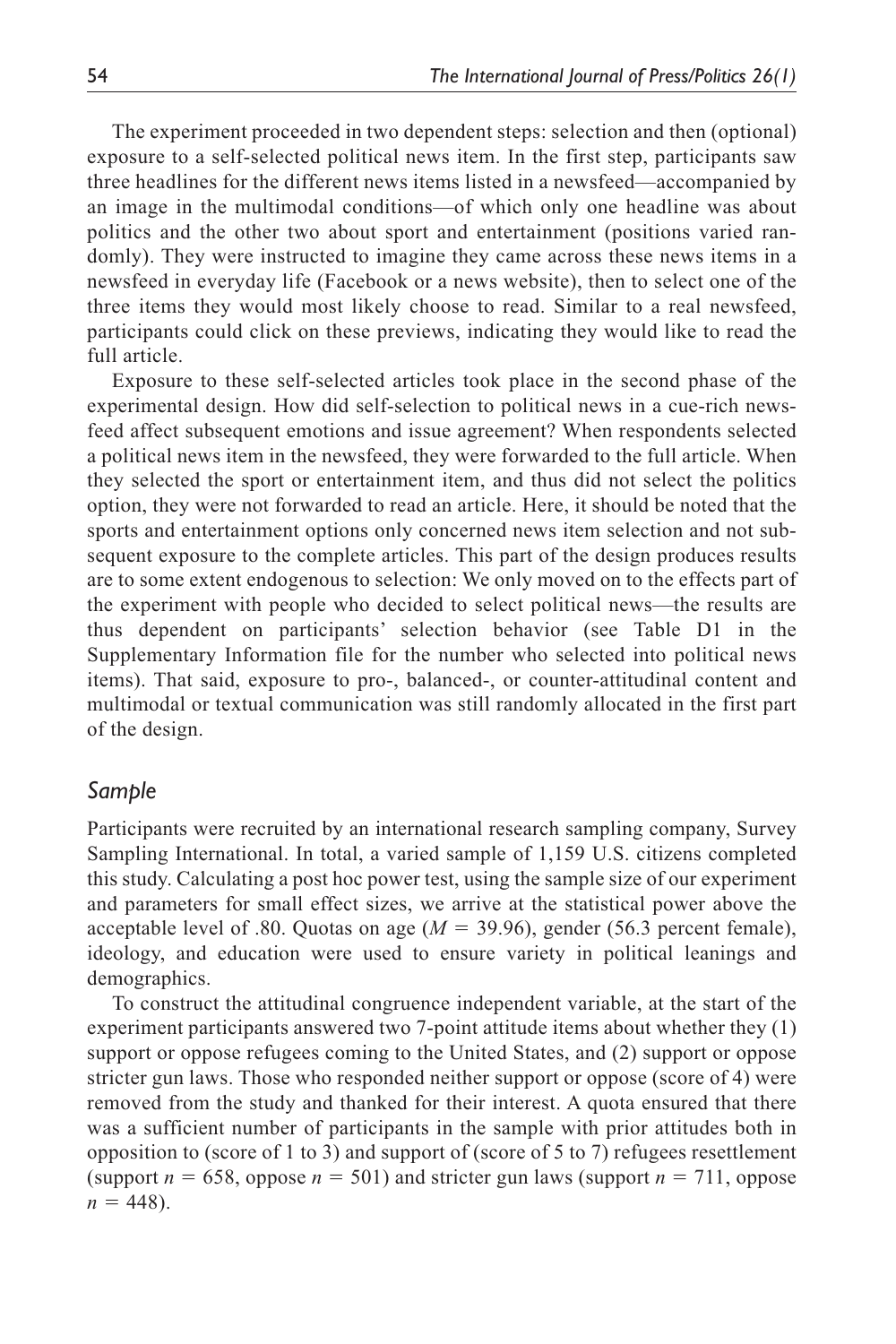#### *Independent Variables and Stimuli*

The political news items, surrounded by a sport and entertainment item in the two newsfeeds participants saw, addressed gun control and refugees entering the United States. The independent variable of attitude congruence was manipulated by varying the attitudinal stance of the political headlines for the two topics: for the example of gun control, pro-issue framing entailed the position that policy on gun control should be more restrictive. The balanced option, by contrast, described that opinions on gun control were still divided. Headlines for the counter-issue framed condition claimed that restrictive gun laws do not work. The selected headlines were based on actual headlines from online news articles around the time of the experiment (see Table A1 in the Supplementary Information file for an overview of all headlines used in all conditions). Despite these headlines differing in terms of whether they contain, for example, empirical or normative claims, an extensive pilot test ensured that the headlines were perceived similarly in terms of their issue stance, perceived arousal, salience, and complexity (see below). The attitudinal stance of the headline was then compared with the prior attitude of each participant on the topics of refugees and gun control to achieve the attitude congruence variable (congruent, incongruent, balanced).

In the online newsfeed, the presence of visuals (multimodality) was manipulated by adding images to the headlines. Depending on the condition, both the entertainment and sport headline came with a visual, or both did not, and the political item was also varied in terms of whether a visual was added. All images (political, sports, entertainment), were obtained from actual news stories. The political images were taken from stories on the topic of refugees or gun control that conveyed a clear pro- or anti-issue perspective.

Since news images can visually frame a topic in a certain way (Krause and Bucy 2018; Messaris and Abraham 2001), we ensured that the images included to achieve the multimodality condition always matched the manipulated attitudinal stance of the political news headline. In this way, the multimodality condition conveyed the same central meaning as the text-only news items but included extra visual cues that may draw the attention of readers and influence selection. To give one example, the headline "Refugees not welcome here, governors of 16 states say" was accompanied by an image of a refugee about to throw a stone toward a border fence—illustrating potential negative consequences of hostile refugees. See Figures B1 to B4 in the Supplementary Information file for more stimuli examples.

Multiple headline and image exemplars were used for the issue stances. Although including story repetitions enhances external validity, this choice can introduce potential confounds beyond the manipulation of the independent variable. To control for confounds and conduct a check of the issue-stance manipulations, both the headlines and the images in these political news items were subject to a pilot test using Amazon's Mechanical Turk platform  $(n = 228)$ . In the pilot test, we asked participants to rate a large array of political headlines and images for the gun control and refugee issues. The images and headlines selected for the final study were perceived as (1) congruent with the desired issue position (pro-issue versus anti-issue,  $p < .05$  for both refugees and gun control), and (2) equally arousing, (3) salient, and (4) complex (pro-issue versus anti-issue versus balanced, all *p* > .05 for both refugees and gun control).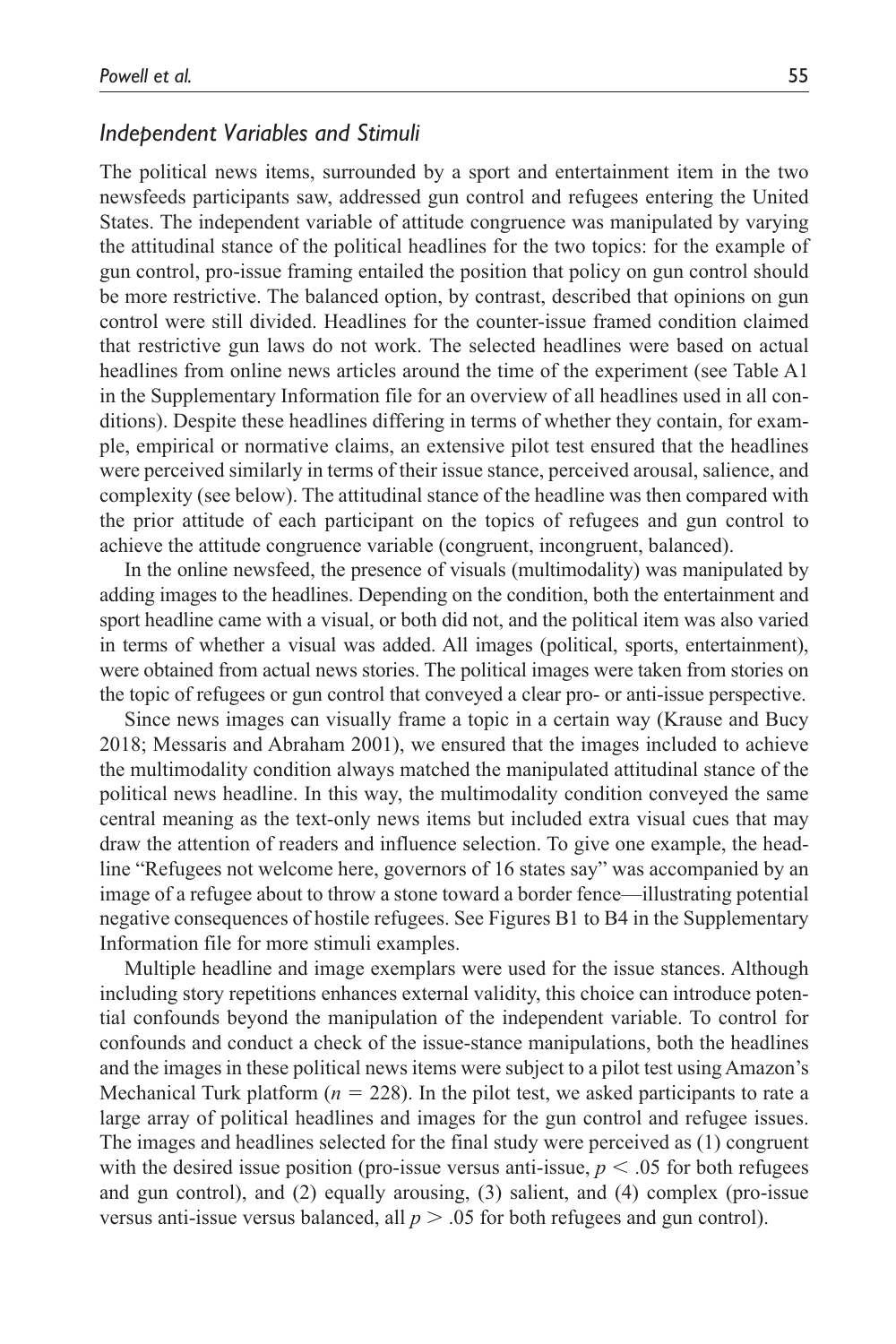The nonpolitical news items focused on sport and entertainment, which are commonly used in studies of selective exposure (Prior 2007). Care was taken to ensure that people were portrayed in the images. This way, we matched the political news items that also portrayed people. The authors also critically assessed each image to avoid choosing sports and entertainment items that were overly sensational or attentiongrabbing. This was to ensure that the observed selection of news items was based on their intended genre, and not accidentally seen as political, particularly attention-grabbing, or sensational. This decision was also motivated by previous studies showing that the presence of entertainment or sport items can pull substantial numbers from selecting political news (Feldman et al. 2013; Prior 2007). The political news items were selected 68.5 percent of the time (68 percent for refugees, 69 percent for gun control) compared with entertainment and sports items, which were chosen just 31.5 percent of the time. The layout of the news items followed the design of Facebook, including buttons for likes, shares, and comments (see Figures B1 to B4 in the Supplementary Information file for stimuli examples).

Each participant saw one newsfeed for each topic (refugees and gun control), whose composition depended on assignment to one of the 12 experimental conditions. All newsfeeds contained three news items—one political, one sports, and one entertainment oriented. We created multiple different sets of the newsfeeds to ensure results were not influenced by particularities of specific image-headline pairings, thereby maximizing internal validity (see Appendix E in the Supplementary Information file for a detailed explanation).

If participants chose a political news item in their assigned newsfeed for each topic, they were then asked to read the corresponding political article(s). We created a news article for each possible combination of headline and image pairing. Each article contained the headline and image (if present) from the selected political news item and a main text outlining pro-, anti-, and balanced issue arguments. (See Figures C1 to C6 in the Supplementary Information file for examples of articles about the refugee and gun control issues.) The articles were also subject to manipulation checks, which showed the attitudinal stance or editorial slant of the article was manipulated successfully. Participants rated pro-, balanced, and anti-issue articles as significantly different in their level of perceived support of (refugees:  $p < .001$ ; gun control:  $p < .001$ ) and opposition to (refugees:  $p < .001$ ; gun control:  $p < .001$ ) the issue at hand.

#### *Procedure*

All participants entered the online survey environment via an e-mail invitation sent by the sampling company. After completing the informed consent procedure, participants answered a short battery of items measuring demographics, political perceptions, and prior attitudes toward refugees and gun control (screen-out questions).

Following these questions, participants who qualified for the study were forwarded to the experimental section and randomly assigned to one of the experimental conditions (newsfeeds) for the first topic. The experimental portion of the study consisted of two parts. First, all participants were shown a realistic social media environment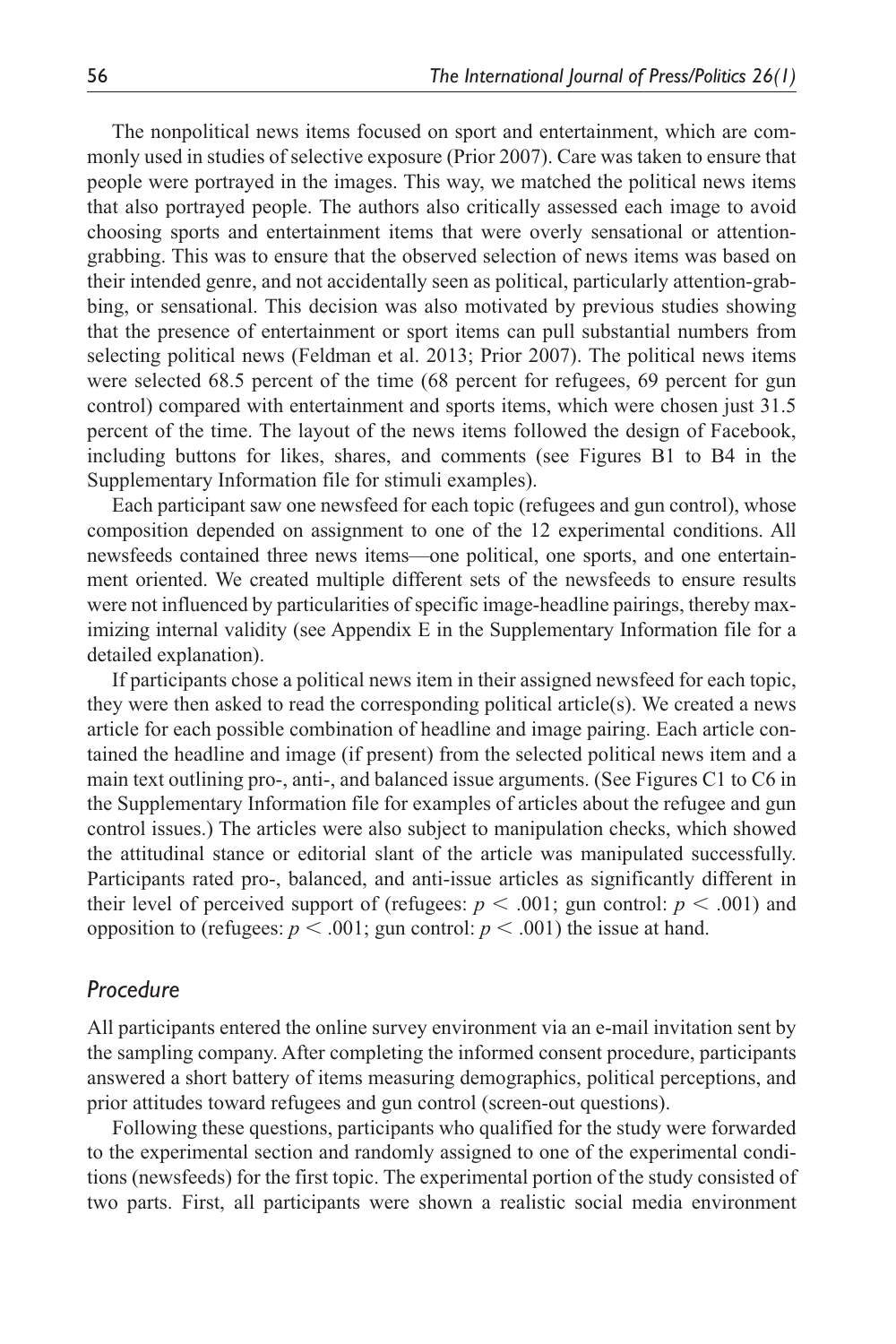where there were three items they could select (politics, sports, or entertainment), with images added to the items depending on the condition. Two screens were shown one after another for the two political issues (refugees and gun control), and assignment to conditions was randomized and counterbalanced.

The second step of the experiment was conditional on selective exposure: only when people actually decided to select a post with political content did they proceed to the next part of the study, which included an article on the topic followed by measures on the dependent variables: issue agreement and discrete emotions, which were measured separately for each article. If no political post was selected (i.e., only sports or entertainment items), then no articles were shown. After this phase, participants were thanked and debriefed.

#### *Dependent Variables*

First, selective exposure to political news was directly measured by participants' selection behavior. For both refugee and gun control issues, respondents were asked to select one of the three items they would most likely choose to read. The dependent variable selection thus had two levels: not selected or selected (0 or 1). Refugee topic,  $M = .68$ ; *SD* = .47. Gun control topic,  $M = .69$ , *SD* = .46.

Second, when participants selected a political news item and subsequently viewed an article, issue agreement was measured using the following item on a 7-point scale: "To what extent did you agree with the arguments presented by the article you just read?" (Refugee agreement:  $M = 4.41$ ,  $SD = 1.82$ . Gun control agreement:  $M = 5.46$ ,  $SD = 1.94$ .

#### *Measuring Discrete Emotions*

After exposure to the news articles, participants were asked to indicate the extent to which they experienced six discrete emotions (again using a 7-point scale where  $1 =$ "not at all" and  $7 =$  "extremely"). These emotions were tapped with eleven items that were combined to form the following scales: *fear* (afraid, frightened; refugees: *M* = 2.59,  $SD = 1.62$ ; guns:  $M = 2.80$ ,  $SD = 1.68$ ), *anger* (angry, furious; refugees:  $M =$ 3.28, *SD* = 1.79; guns: *M* = 3.30, *SD* = 1.80), *sympathy* (sympathetic, compassionate; refugees: *M* = 4.13, *SD* = 1.84; guns: *M* = 3.16, *SD* = 1.67), *disgust* (disgusted, appalled; refugees: *M* = 3.49, *SD* = 1.88; guns: *M* = 3.24, *SD* = 1.84), *distress* (distressed, upset; refugees:  $M = 3.29$ , SD = 1.69; guns:  $M = 3.26$ , SD = 1.68), and *surprise* (single item; refugees:  $M = 2.47$ ,  $SD = 1.65$ ; guns:  $M = 2.47$ ,  $SD = 1.66$ ).

## *Analysis Strategy*

Binary logistic regressions were performed for the analyses focused on the selection of multimodal news (H1, H2, and RQ1). Analysis of variance was used to analyze the effects of the independent variables on the ordinal issue agreement variable (H3 and H4). Mediation analysis was used to assess whether the discrete emotions mediated the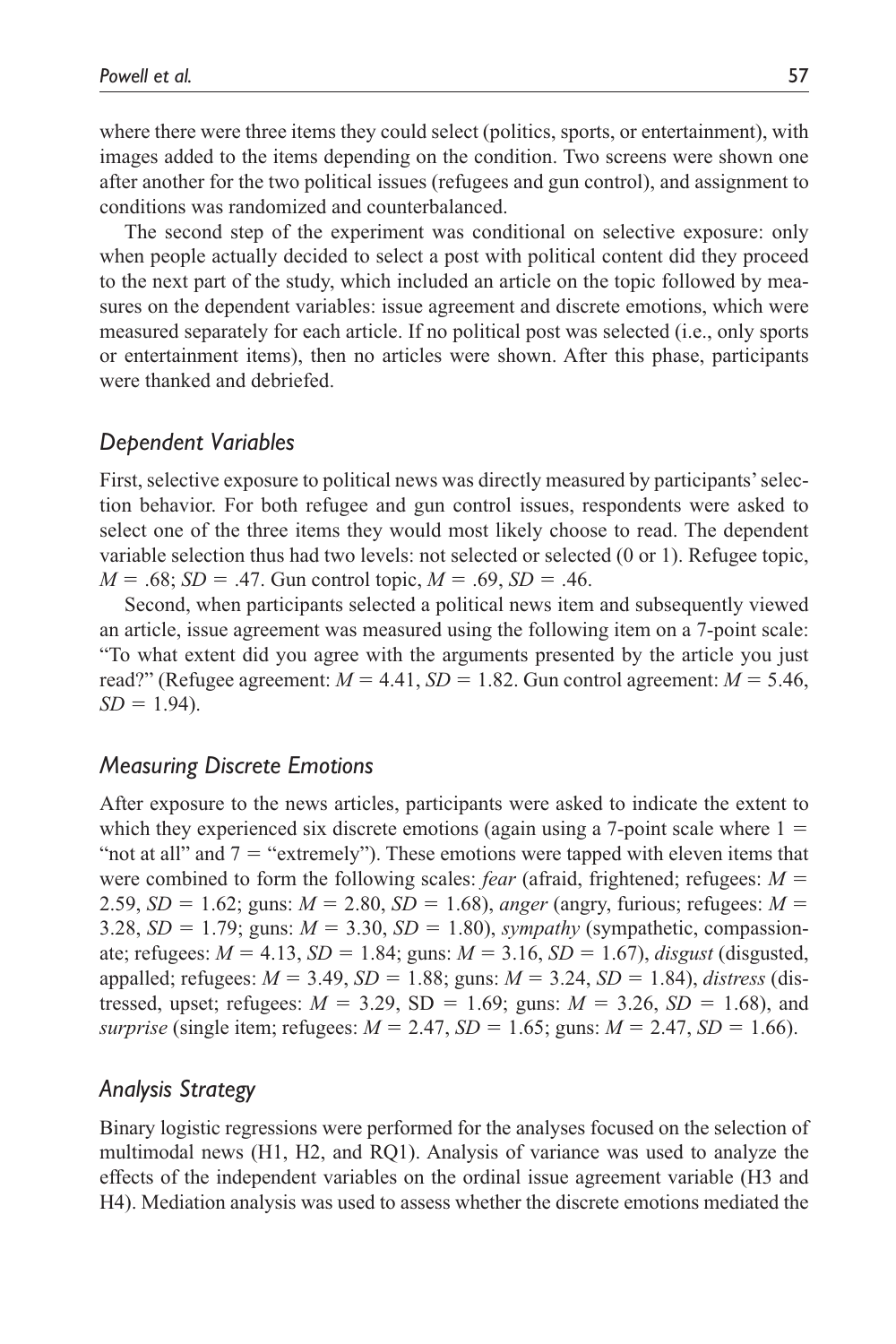effect of political images on issue agreement (H5). This was performed using Hayes' PROCESS macro in SPSS (Hayes 2017; Model 4) with 95 percent bias-corrected bootstrap confidence intervals based on 5,000 bootstrap samples.

# **Results**

#### *Selecting Political News in a Cue-Rich Information Environment*

When collapsing across the nonpolitical news items conditions, we expected that political news items containing an image would be selected more often than items without an image (H1). For political news items on refugees, the presence or absence of images on the political post did not affect the likelihood of selection,  $b = .13$ ,  $Exp(B) = 1.15$ ,  $SE = 0.154$ ,  $p = n$ .s. The same results were found for the topic of gun control,  $b = -.08$ ,  $Exp(B) = .93$ ,  $SE = .16$ ,  $p = n.s$ . Irrespective of the topic, adding an image to the political news item did not increase the likelihood of selection into political news. These results do not offer support for H1.

However, and in line with H2, our findings indicated that the nonpolitical news context does matter for selection into political news. More specifically, for news items on refugees, and collapsing across the political news item conditions, political posts are significantly *less* likely to be selected when images are present in the sports and entertainment posts compared with when images are not present in them,  $b = -.31$ ,  $Exp(B) = .73$ ,  $SE = .16$ ,  $p = .045$ . This result was not present for the gun control issue,  $b = -.09$ ,  $Exp(B) = .92$ ,  $SE = .16$ ,  $p = n.s$ . This provides partial support for H2 on the distracter role of images in adjacent nonpolitical stories (see Table 1).

## *Confirmation Biases in Selective Exposure to Multimodal Political News*

In the next steps, we test whether presence of an image influences selective exposure into attitudinal congruent or cross-cutting political news (RQ1). Our findings indicate that, for news on both refugees,  $b = .83$ ,  $Exp(B) = 2.30$ ,  $SE = .20$ ,  $p < .001$ , and gun control,  $b = .44$ ,  $Exp(B) = 1.56$ ,  $SE = .19$ ,  $p = .021$ , there is a significant main effect of attitudinal congruence on selection. News that confirms prior attitudes is most likely to be selected (see Figure 1 and Table 2).

Beyond this confirmation bias, there is an image-by-congruence interaction for both issues, refugees,  $b = .84$ ,  $Exp(B) = 2.32$ ,  $SE = .39$ ,  $p = .033$ , and gun control, *b*  $= .73$ ,  $Exp(B) = 2.07$ ,  $SE = .38$ ,  $p = .059$ . Compared with no image, the presence of an image *strengthens* selective exposure based on confirmation bias—avoidance of incongruent news items and selection of congruent news items (see Figure 1 and Table 2). Specifically, when an image was not present in the political news item, congruent news items were selected 68 percent (gun control) and 72 percent (refugees) of the time, compared with 66 percent (gun control) and 62 percent (refugees) for incongruent items. When an image was present, congruent news was selected 75 percent (gun control) and 81 percent (refugees) of the time compared with 58 percent (gun control) and 55 percent (refugees) for incongruent items. To answer RQ1, then, the presence of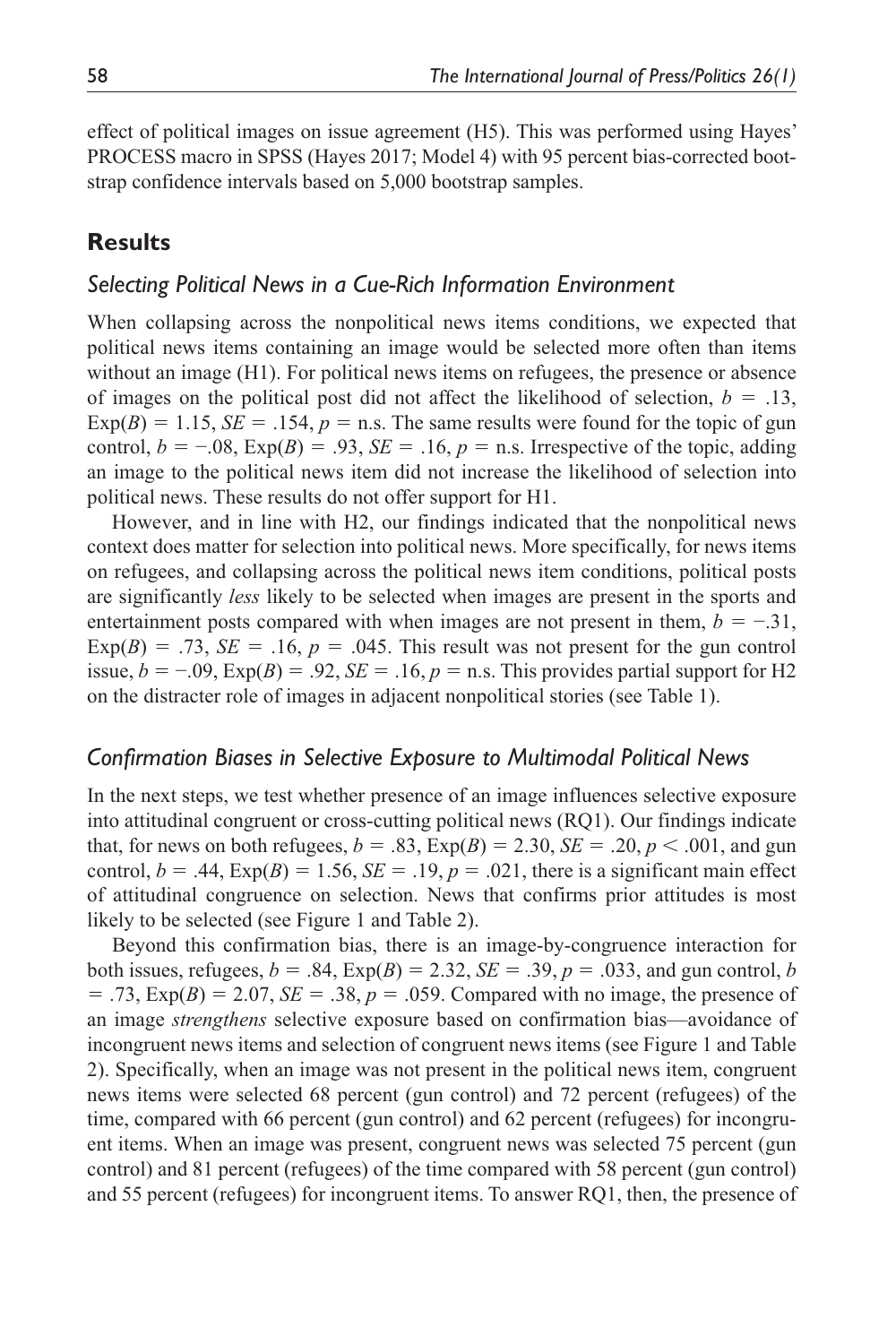|                     |                     | Refugee issue<br>Political image |                        |                     | Gun issue<br>Political image |                     |  |  |
|---------------------|---------------------|----------------------------------|------------------------|---------------------|------------------------------|---------------------|--|--|
|                     |                     |                                  |                        |                     |                              |                     |  |  |
|                     | Present             | Absent                           | Total                  | Present             | Absent                       | Total               |  |  |
| Nonpolitical images |                     |                                  |                        |                     |                              |                     |  |  |
| Present             | .66<br>(.48)<br>196 | .63<br>(.48)<br>193              | $.64*$<br>(.48)<br>389 | .66<br>(.47)<br>192 | .70<br>(.46)<br>193          | .68<br>(.47)<br>385 |  |  |
| Absent              | .72<br>(.45)<br>192 | .70<br>(.46)<br>191              | $.71*$<br>(.45)<br>383 | 7١.<br>(.46)<br>194 | .69<br>(.46)<br>191          | .70<br>(.46)<br>385 |  |  |
| Total               | .69<br>(.46)<br>388 | .66<br>(.47)<br>384              | .68<br>(.47)<br>772    | .68<br>(.47)<br>386 | .70<br>(.46)<br>384          | .69<br>(.46)<br>770 |  |  |

**Table 1.** Mean Likelihood of Selection of the Political News Item for the Refugee and Gun Issues.

*Note.* Scale ranges from 0 to 1. Logistic regression model fit: Nagelkerke  $R^2 = .01$ . Each cell includes mean, (SD), and *n*. Comparing the presence/absence of a political image and the presence/absence of nonpolitical images. A main effect of nonpolitical images for the refugee issue is shown. Significant differences between cells shown by  $*(p < .05,$  two-tailed).



**Figure 1.** Mean likelihood of selection of the political news item, with standard error bars. *Note.* Comparing the presence/absence of a political image (x axis) and congruence between news item and participants' attitudinal stance (separate bars). A main effect of congruence, and an image-bycongruence interaction is shown for both the refugee and gun control topics. The interaction indicates that the effect of attitude congruence is increased when an image is added to the political post.

an image in the political selective exposure setting stimulates attitude-congruent rather than cross-cutting selective exposure.

In addition, for the gun control issue, a significant three-way interaction between the presence of an image, nonpolitical images, and congruence was observed,  $b = 1.68$ ,  $Exp(B) = 5.39$ ,  $SE = .78$ ,  $p = .031$ . Inspection of the between-group differences shows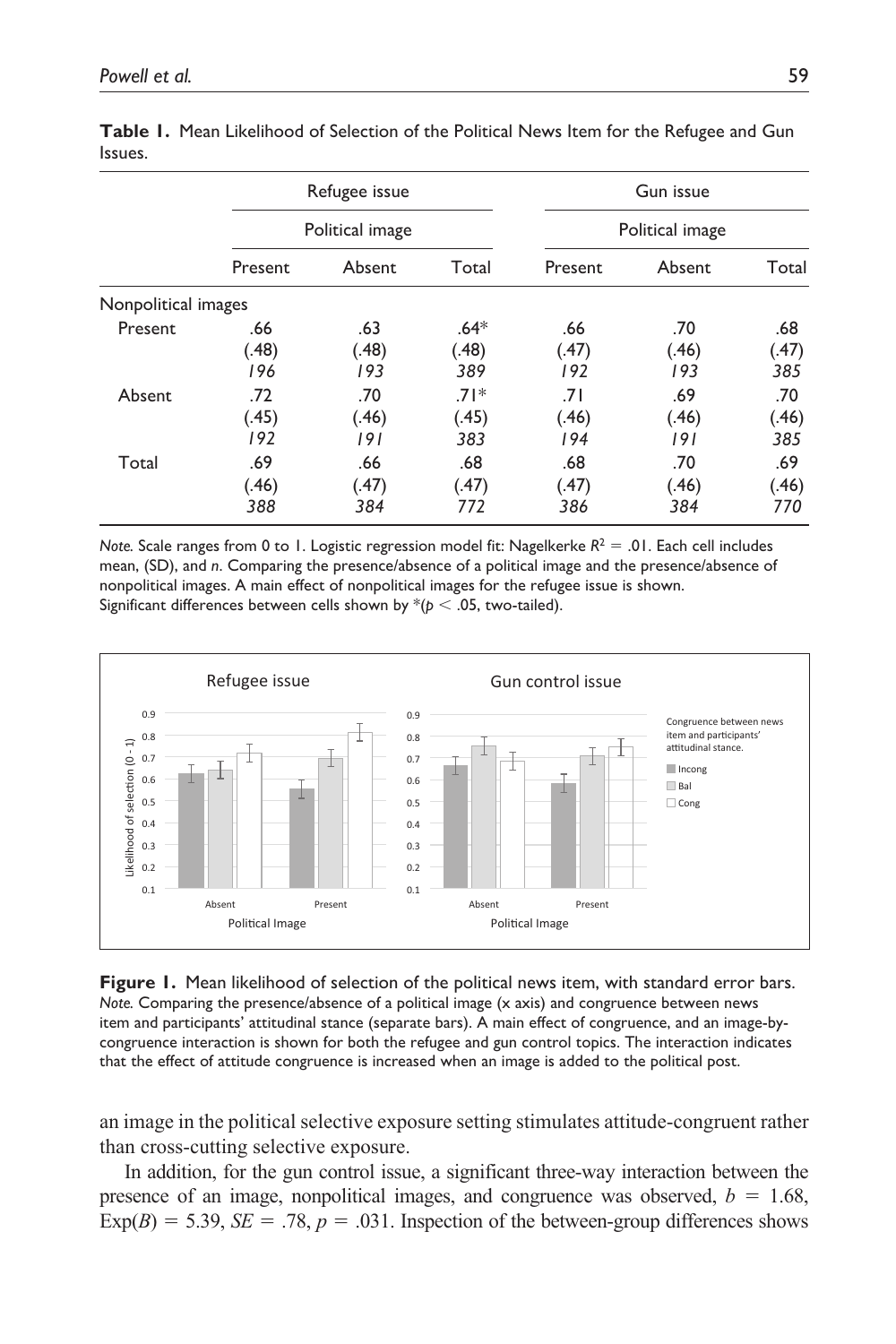| Political item<br>attitude-<br>congruence |                 |                            | Refugee issue |              |              |                 | Gun issue       |             |                 |              |
|-------------------------------------------|-----------------|----------------------------|---------------|--------------|--------------|-----------------|-----------------|-------------|-----------------|--------------|
| Congruent                                 | Political image |                            |               |              |              | Political image |                 |             |                 |              |
|                                           |                 | $\mathsf{N}$<br>Y<br>Total |               |              |              |                 |                 | Y           | $\mathsf{N}$    | Total        |
|                                           | Nonpolitical    | Y                          | .81           | .68          | .75          | Nonpolitical    | Y               | .75         | .66             | .70          |
|                                           | images          |                            | (.39)         | (.43)        | (.44)        | images          |                 | (.44)       | (.48)           | (.46)        |
|                                           |                 |                            | 69            | 62           | 131          |                 |                 | 76          | 73              | 149          |
|                                           |                 | N                          | .82           | .76          | .79          |                 | N               | .75         | .72             | .73          |
|                                           |                 |                            | (.39)         | (.43)        | (.41)        |                 |                 | (.44)       | (.45)           | (.44)        |
|                                           |                 |                            | 65            | 66           | 131          |                 |                 | 60          | 53              | 113          |
|                                           |                 | Total                      | .81           | .72          | .77          |                 | Total           | .75         | .68             | .72          |
|                                           |                 |                            | (.39)         | (.45)        | (.42)        |                 |                 |             | $(.43)$ $(.47)$ | (.45)        |
|                                           |                 |                            | 134           | 128          | 262          |                 |                 | 136         | 126             | 262          |
| <b>Balanced</b>                           |                 | Political image            |               |              |              |                 | Political image |             |                 |              |
|                                           |                 |                            | Υ             | $\mathsf{N}$ | Total        |                 |                 | Y           | N               | Total        |
|                                           | Nonpolitical    | Υ                          | .60           | .59          | .60          | Nonpolitical    | Y               | .69         | .71             | .70          |
|                                           | images          |                            | (49)          | (.50)        | (.49)        | images          |                 | (.47)       | (.46)           | (.46)        |
|                                           |                 |                            | 66            | 66           | 132          |                 |                 | 65          | 63              | 128          |
|                                           |                 | N                          | .78           | .69          | .74          |                 | N               | .72         | .80             | .76          |
|                                           |                 |                            | (.41)         | (.47)        | (.44)        |                 |                 | (.45)       | (.41)           | (.43)        |
|                                           |                 |                            | 65            | 65           | 130          |                 |                 | 65          | 64              | 129          |
|                                           |                 | Total                      | .69           | .64          | .67          |                 | Total           | .71         | .76             | .73          |
|                                           |                 |                            | (.446)        | (.48)        | (.47)        |                 |                 | (.46)       | (.43)           | (.44)        |
|                                           |                 |                            | 131           | 131          | 262          |                 |                 | 130         | 127             | 257          |
| Incongruent                               |                 | Political image            |               |              |              |                 | Political image |             |                 |              |
|                                           |                 |                            | Y             | N            | Total        |                 |                 | Y           | N               | Total        |
|                                           | Nonpolitical    | Υ                          | .54           | (.49)        | .58          | Nonpolitical    | Υ               | .49         | .75             | .63          |
|                                           | images          |                            | (.50)         | (.49)        | (.50)        | images          |                 | (.50)       | (.43)           | (.49)        |
|                                           |                 |                            | 61            | 65           | 126          |                 |                 | 51          | 57              | 108          |
|                                           |                 | N                          | .56           | .63          | .60          |                 | N               | .65         | .59             | .62          |
|                                           |                 |                            | (.50)<br>62   | (.49)<br>60  | (.49)<br>122 |                 |                 | (.48)<br>69 | (.49)<br>74     | (.49)<br>143 |
|                                           |                 |                            | .55           |              |              |                 |                 | .58         |                 |              |
|                                           |                 | Total                      | (.50)         | .62<br>(.49) | .59<br>(.49) |                 | Total           | (.50)       | .66<br>(.47)    | .63<br>(.48) |
|                                           |                 |                            | 123           | 125          | 248          |                 |                 | 120         | 131             | 251          |
|                                           |                 |                            |               |              |              |                 |                 |             |                 |              |

**Table 2.** Mean Likelihood of Selection of the Political News Item for the Refugee and Gun Issues.

*Note.* Accounting for attitude congruence of the political news item (congruent, balanced, incongruent) and presence (Y) and absence (N) of images in the political and non-political news items.

that when there are nonpolitical distracter images (compared with no distracter images), the presence of an image on the political post leads to more *avoidance* of incongruent news (see Table 2). Thus, when placed in a busy and multimodal information environment, images are especially useful cues for selectively avoiding uncongenial news content.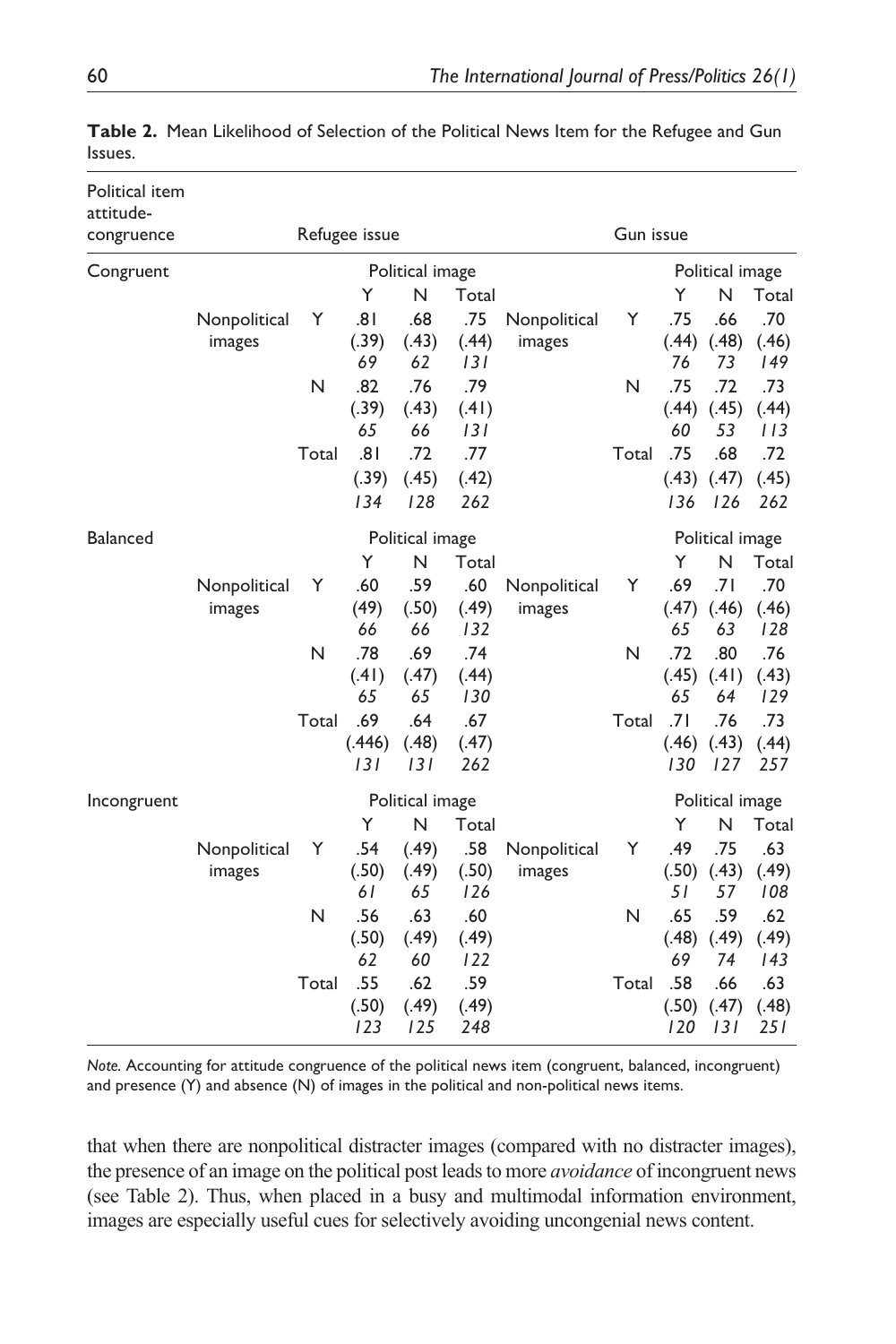|                                  | Refugee issue<br>Article image |                   |                   | Gun issue<br>Article image |                   |                   |  |
|----------------------------------|--------------------------------|-------------------|-------------------|----------------------------|-------------------|-------------------|--|
|                                  |                                |                   |                   |                            |                   |                   |  |
|                                  | Present                        | Absent            | Total             | Present                    | Absent            | Total             |  |
| Attitude congruence of news item |                                |                   |                   |                            |                   |                   |  |
| Congruent                        | 5.08 <sup>a</sup>              | 5.48 <sup>a</sup> | 5.27 <sup>a</sup> | 6.90 <sup>a</sup>          | 6.71a             | 6.81 <sup>a</sup> |  |
|                                  | (1.49)                         | (1.66)            | (1.58)            | (1.29)                     | (1.27)            | (1.28)            |  |
|                                  | 103                            | 89                | 192               | 96                         | 84                | 180               |  |
| Balanced                         | 4.33 <sup>b</sup>              | 4.58 <sup>b</sup> | 4.45 <sup>b</sup> | 5.55 <sup>b</sup>          | 5.04 <sup>b</sup> | 5.30 <sup>b</sup> |  |
|                                  | (1.28)                         | (1.52)            | (1.40)            | (1.59)                     | (1.66)            | (1.64)            |  |
|                                  | 91                             | 79                | 170               | 91                         | 90                | 181               |  |
| Incongruent                      | 3.22c                          | 3.16 <sup>c</sup> | 3.19c             | 4.25c                      | 3.88c             | 4.04 <sup>c</sup> |  |
|                                  | (1.85)                         | (1.95)            | (1.90)            | (1.88)                     | (1.82)            | (1.85)            |  |
|                                  | 65                             | 75                | 140               | 65                         | 84                | 149               |  |
| Total                            | 4.35                           | 4.47              | 4.41              | 5.73                       | 5.21              | 5.46              |  |
|                                  | (1.69)                         | (1.96)            | (1.82)            | (1.88)                     | (1.97)            | (1.94)            |  |
|                                  | 259                            | 243               | 502               | 252                        | 258               | 510               |  |

**Table 3.** Agreement with the Issue Position Presented by the Political News Article.

*Note.* Scale ranges from 1 to 7. Each cell includes mean, (*SD*), and *n*.

Significant differences between rows shown by letters in superscript (*p* < .05, two-tailed).

Significant differences between columns shown by bold text (*p* < .05, two-tailed).

# *Effects of Visual Political News on Issue Agreement*

For participants who selected political news, and in turn viewed an article on gun control or refugees, we assessed the effects of image presence on issue agreement (H3). On the issue of gun control, exposure to an image plus text  $(M = 5.73, SE = 1.88)$ results in higher levels of agreement with the statements in the narrative compared with exposure to text alone,  $\dot{M} = 5.21$ ,  $SE = 1.97$ ;  $F(1, 504) = 6.15$ ,  $p = .013$ ,  $\dot{n}_p^2 =$ .01. For political news on refugees, however, the presence of an image by itself did not have an effect on issue agreement,  $F(1, 496) = 1.89$ ,  $p =$  n.s., also see Table 3. These findings provide partial support for H3: exposure to multimodal communication can make political news more persuasive, but this is not the case for news on refugees. But are the effects of visual communication in multimodal environments contingent upon motivated reasoning (H4)?

For political news on gun control,  $F(2, 504) = 122.63$ ,  $p < 001$ ,  $\eta_p^2 = .33$ , and refugees,  $F(2, 496) = 67.47, p < .001, \eta_p^2 = .21$ , we see a significant, direct effect of attitudinal congruence (see Table 3). Participants agreed more with political news that matched their prior attitudes. However, the two-way interaction for image presence and attitudinal congruence on issue agreement was not significant, neither for political news on refugees,  $F(2, 496) = 2.16$ ,  $p =$  n.s., nor gun control,  $F(2, 496) = 2.16$ ,  $p =$  n.s., nor gun control,  $F(2, 496) = 2.16$  $504$ ) = .472,  $p =$  n.s. In contrast to the expectation formalized under H4, the persuasiveness of attitude-congruent news does not appear to be influenced by multimodal communication.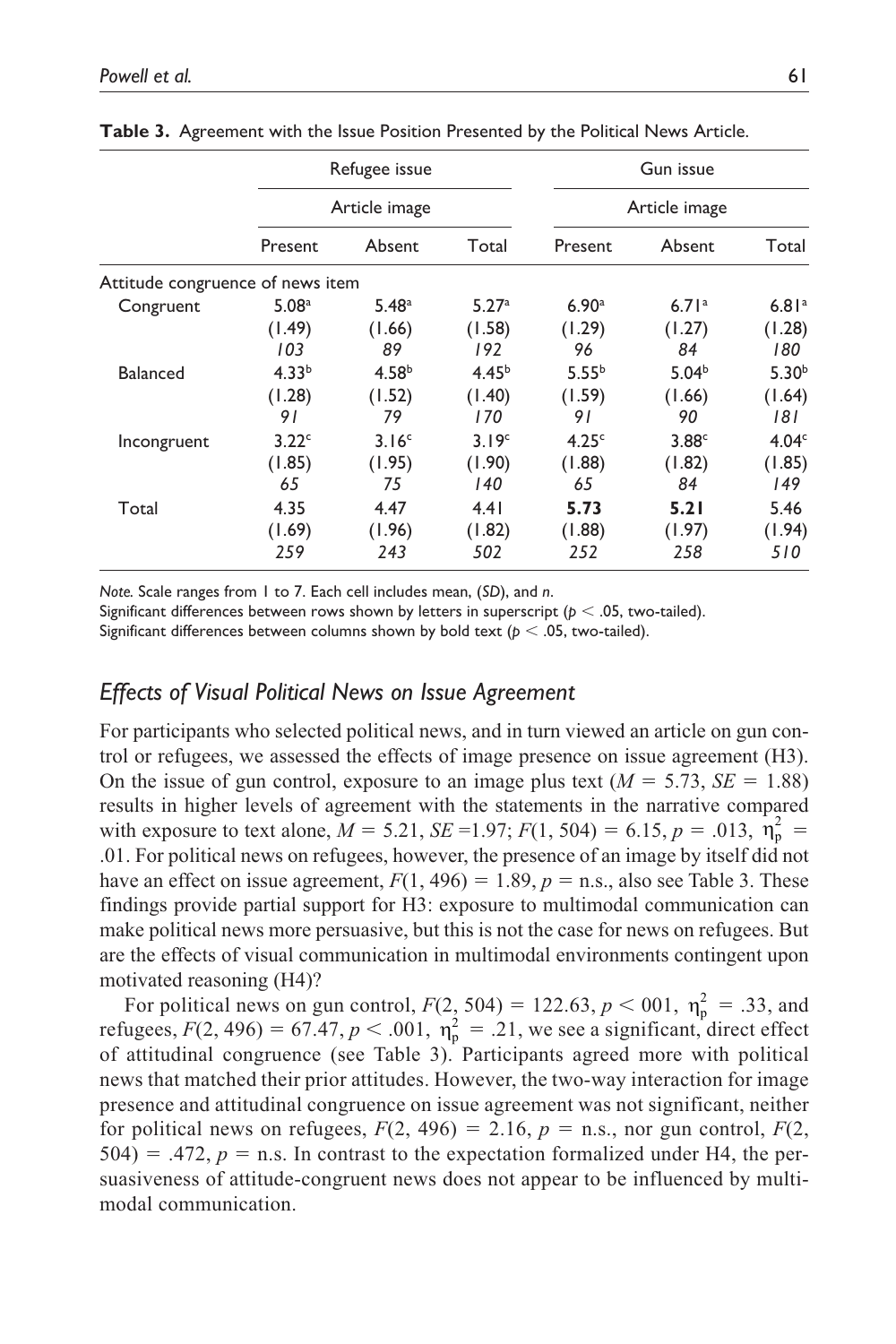

**Figure 2.** Mediation model for the gun control articles.

*Note.* Showing the indirect effects of image presence on issue agreement via different emotions. No indirect effects found for fear, disgust, and distress and these emotions are not shown.  $CI = confidence$ interval.

 $*_{p}$  < .05.  $*_{p}$  < .01.  $*_{p}$  < .001.  $*_{p}$  < .0001.

# *The Mediating Role of Discrete Emotions*

Finally, we investigated whether the effects of multimodal political communication are mediated by emotional responses (H5). The mediation model depicted in Figure 2 indicates that visual communication in the articles viewed by participants did indeed elicit emotions that predict further responses to political communication. More specifically, for political news on gun control, we see that images evoke sympathy and surprise, which in turn leads to more agreement with the article. In addition, participants who read a gun control article with an image also experienced anger, which in turn decreased agreement with the article. However, for political news on refugees, mediation effects were not found. These findings provide partial support for H5: multimodal communication may evoke discrete emotional responses, which, in turn, predict emotionally congruent issue agreement.

# **Discussion**

This study aimed to improve our understanding of the news selection process in highchoice multimodal online media environments, focusing on (1) selective exposure of political news in a multimodal setting, and (2) the effects of selected multimodal political news on issue agreement and emotions. Our results indicate that the context of the online media environment matters for selective exposure to political news. Contrary to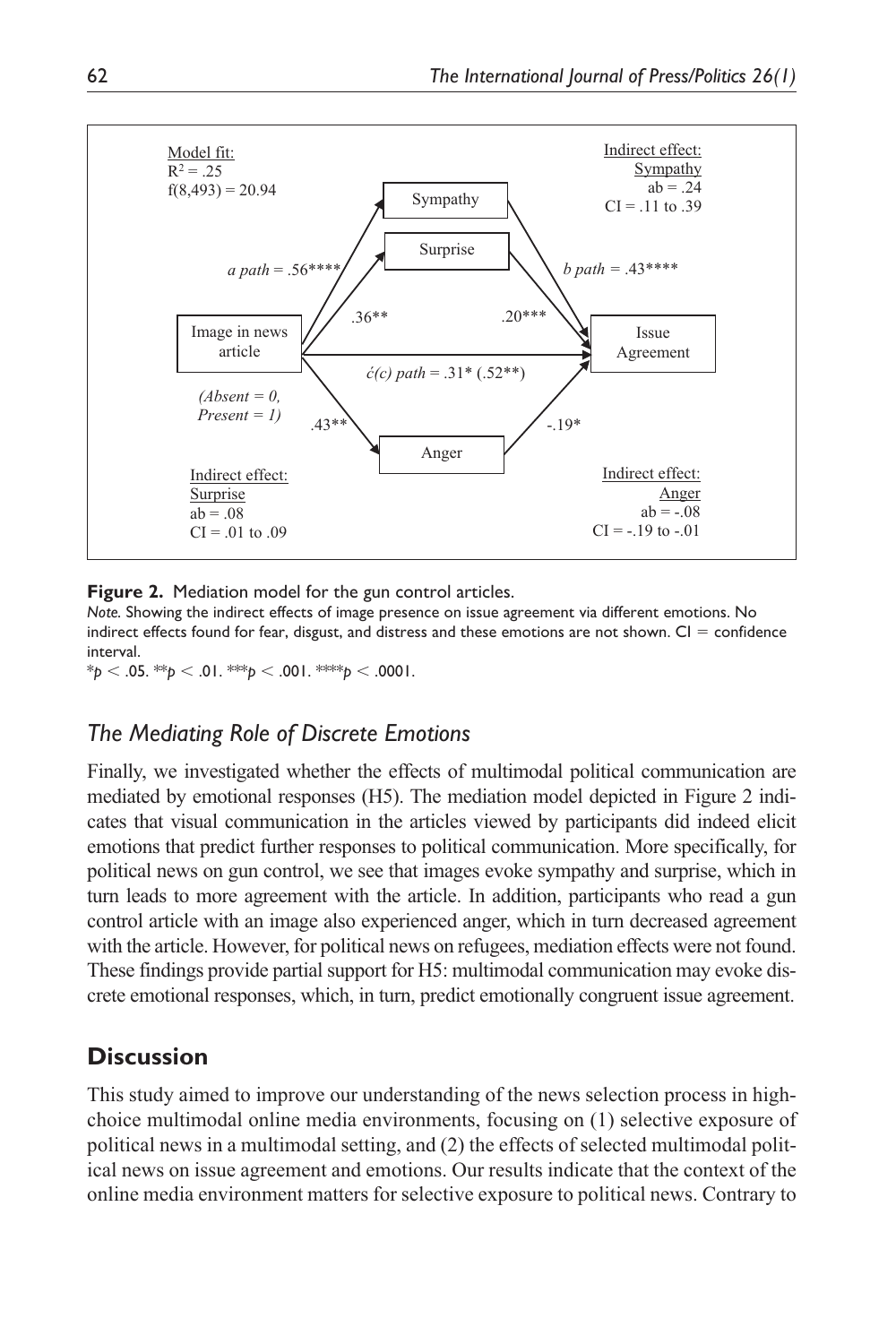our expectations, we did not find evidence that using visuals to multimodally frame political news increases the likelihood of selection. However, we show that adding images to the surrounding exposure environment, for example, to sports or entertainment news, draws attention away from politics and makes it more likely that political news is avoided.

Another major finding is that the presence of images in political news items, at least for the refugee resettlement and gun control issues, reinforces confirmation biases (Stroud 2008; Taber and Lodge 2006). Our results indicate that multimodal (compared with textual) political communication increases the likelihood of selective exposure to political news congruent with people's preexisting attitudes. These findings complicate existing research showing that images play a secondary role to text in partisan selective exposure (Powell et al. 2019), something we attribute to this study's comparatively more diverse exposure environment, which contained both political and nonpolitical news items, and news items both with and without images. Therefore, in a rich selective exposure environment, images can have a significant influence over people's interpretation and selection of political news in line with their prior attitudes (Krause and Bucy 2018). This finding may have ramifications for deliberative democracy: At least for the polarizing issues studied here, multimodal communication can reinforce existing divides in the selection behavior of issue publics.

Moving from selection to effects, our results also suggest that images can make a difference when it comes to agreement with political news. In particular, political news on gun control was more persuasive when supported by visuals compared with text alone—those exposed to multimodal communication were more likely to agree with the article and support stricter gun laws than participants exposed to the written narration alone. This finding ties in with the visual framing literature that points to an "amplifying" effect of visuals (Geise and Baden 2015). Images are more attentiongrabbing than text and can make meaning and associations more easily accessible in the minds of viewers, which can in turn increase issue agreement (Powell et al. 2015).

In the final step of this experiment, we focused on the affective processing of multimodal political communication. Confirming the theoretical expectation that images evoke more emotional responses than text (e.g., Iyer et al. 2014), we found that political news on gun control elicits discrete emotions of sympathy, surprise, and anger. Sympathy and surprise, in turn, produces more agreement with and support for stricter gun laws. Anger, in contrast, reduces support for stricter gun laws. These findings support the notion that visuals not only evoke emotional responses but may also shape attitudinal responses congruent with the evoked emotional state.

The fact that our findings partially depend on the issues under consideration is worthy of further discussion. We assert that these differences can be explained in terms of the issue-specific differences discussed in the theoretical framework and by interpreting findings across our multiple hypotheses and research question. The distraction effect we found for nonpolitical images for the refugee issue, but not the gun control issue, fits well with the finding of significant effects of images on emotions and issue agreement for the gun control articles, but not for the refugee articles. The inclusion of images with the gun control articles was more emotionally arousing (specifically for anger, surprise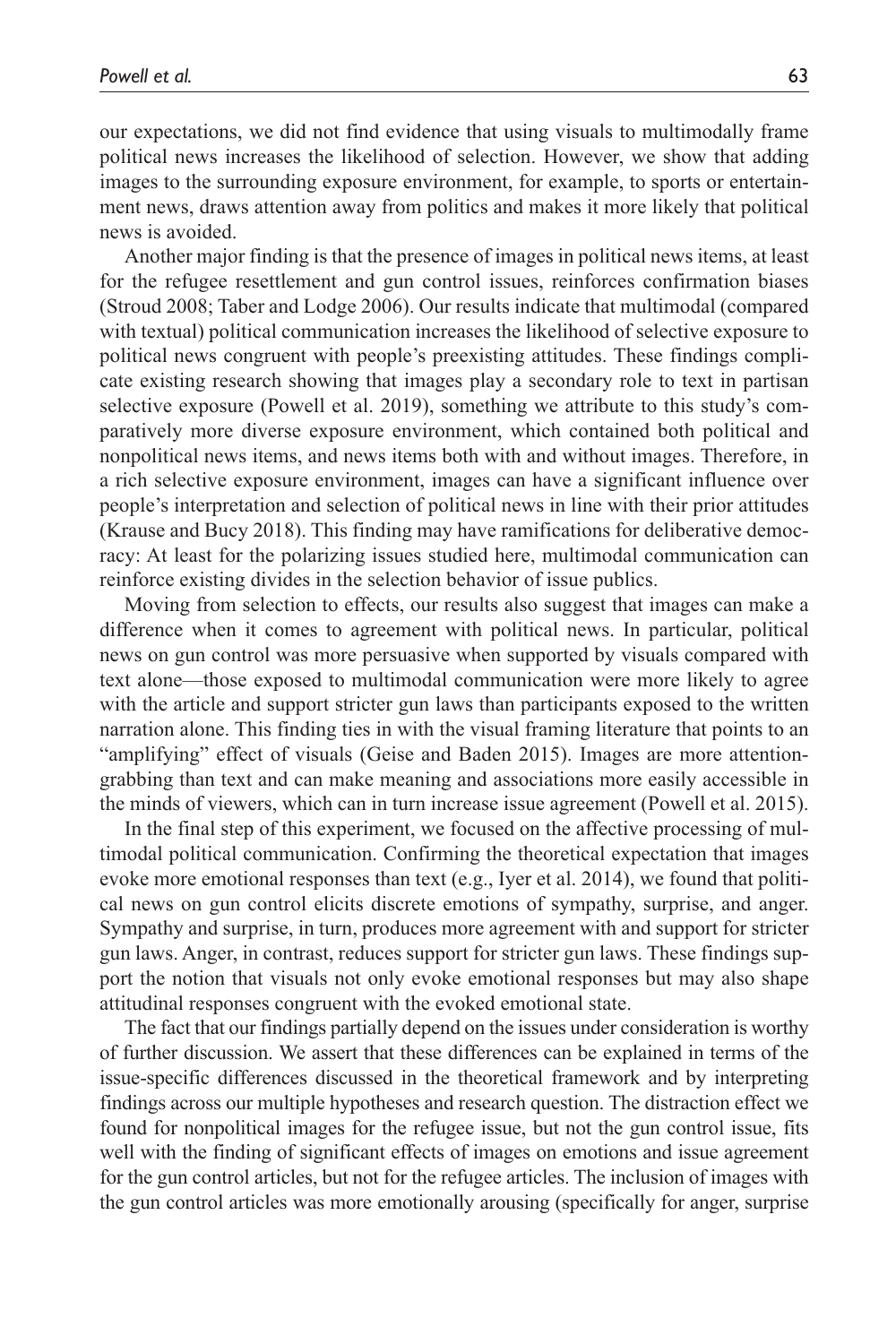and sympathy) than exposure to articles without images (de los Santos and Nabi 2019). No emotion effects were found for the addition of images to the refugee articles.

It follows, then, that when viewing gun control political news items in a newsfeed, audiences respond with stronger emotions and therefore are likely to select gun control items more often and be less distracted by nonpolitical selection options. In contrast, refugee news items evoked less emotion and participants were significantly more easily distracted. Together with the high personal relevance of gun control to U.S. citizens (Pew Research Center 2019b) and the fact that citizens are more regularly exposed to refugee news (e.g., Gallup 2020), this finding helps explain why participants are more distracted by nonpolitical images when viewing refugee news and respond more powerfully to gun control articles with images. That said, we did not vary the emotional (or nonverbal) intensity of the refugee images themselves, so the demonstration of image influence for this issue awaits more controlled visual presentation.

As with all empirical analyses, this experimental study has some limitations. First, although we aimed to simulate a more realistic media environment compared with studies that only include political options (also see Feldman et al. 2013), our online media environment was limited to one platform (Facebook) and only three messages (sport, politics, and entertainment). One could argue that real-life online media settings contain many more choices, both within and between platforms. However, we aimed to isolate one moment of choice in an everyday newsfeed, incorporating as much variety in genres as could be carefully controlled.

Next, within experimental contexts it can be challenging to manipulate news items in such a way that they perfectly mirror actual news headlines. Accordingly, the headlines presented in the experiment, despite being inspired by actual news stories, might not always present newsworthy events for every participant at the time of viewing, as it can be tricky to rely on current affairs that are still developing, re-use old news items that respondents might have already come across in real life, or create fictional news events with the risk that they are seen as too unrealistic. Such limitations seem inevitable since the main purpose was to manipulate the content of the headlines to represent different issue stances and not vary other elements like subtopics or current affairs that are being addressed.

Moreover, when studying visuals in selective-exposure research, images might not only act as attention-grabbing devices but also present additional context. Although we pilot-tested the visuals used in the study, used multiple stimuli exemplars, counterbalanced our design, and ensured our headlines matched the visuals in terms of issue stance as well as other potential confounding factors, the question of whether the differential effects we found are due to the presence of a visual and not the specific type of image still remains and this should be explored in further research. In addition, the fact that we find important differences across different topics warrants further investigation. Finally, although the effects we observed were significant, the effect sizes were small and therefore require replication to reinforce our conclusions.

Despite these limitations, this study provides important insights into the political consequences of selective exposure in a cue-rich, multimodal online media setting. The key findings indicate that today's multimodal media environment can be a distraction from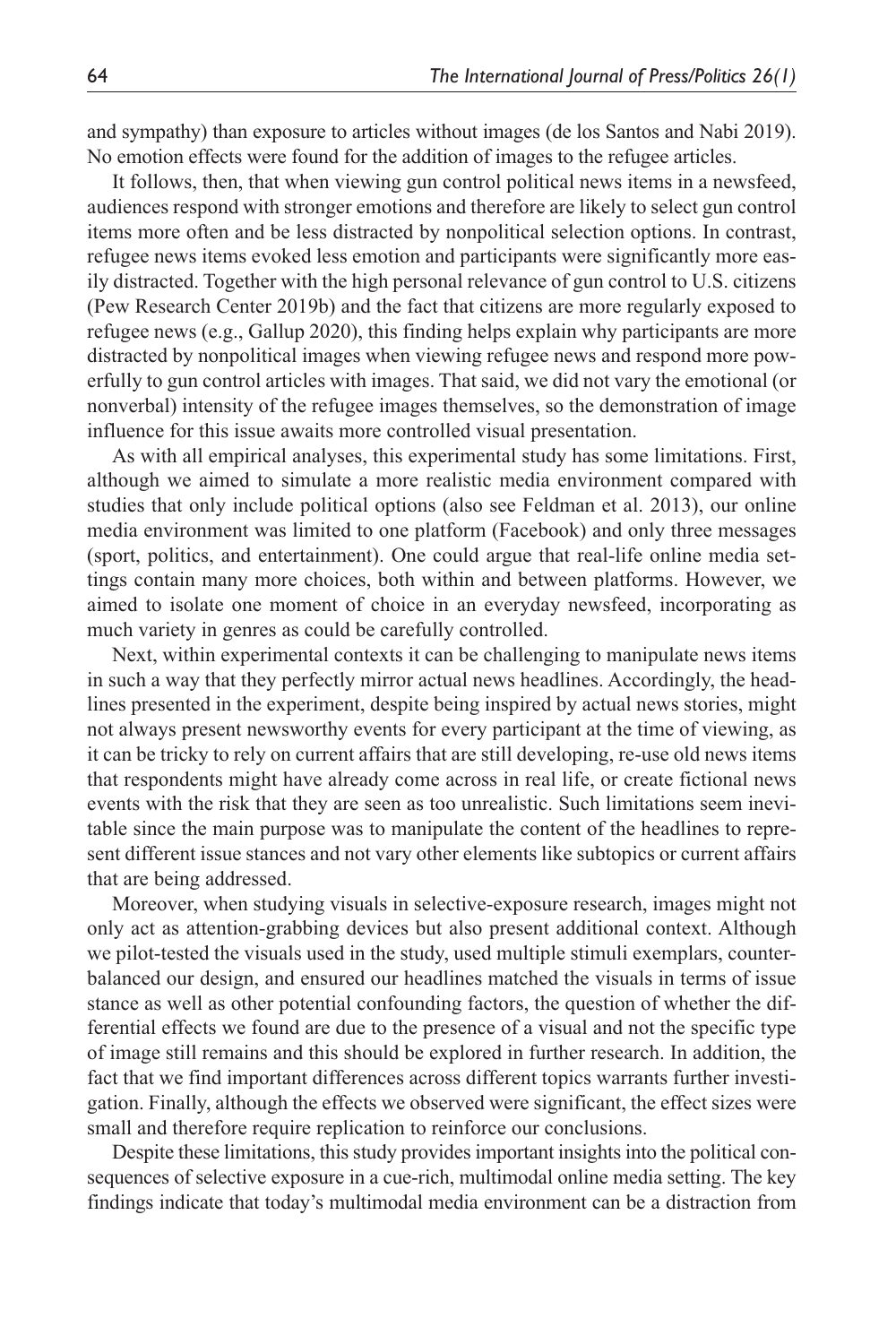selecting political news. Moreover, with the issues studied here, multimodality does not seem to stimulate cross-cutting news exposure; rather, a cue-rich multimodal setting can strengthen citizens' selection into attitudinal-congruent content. Yet, we observed that, regardless of a news article's attitude congruence, multimodal political news leads to stronger reported emotions and higher issue agreement than textual news. Therefore, on a more positive note, those who select political news are more persuaded by emotionally evocative visuals even if the linked story runs counter to prior attitudes. Future research should build on these insights to further explore the factors at play for news selection and effects in multimodal high-choice media settings.

## **Acknowledgments**

The authors thank the reviewers and special-issue editors for their extremely constructive contributions to this paper.

#### **Declaration of Conflicting Interests**

The author(s) declared no potential conflicts of interest with respect to the research, authorship, and/or publication of this article.

#### **Funding**

The author(s) disclosed receipt of the following financial support for the research, authorship, and/or publication of this article: This research was funded by the Amsterdam School of Communication Research.

## **ORCID iD**

Thomas E. Powell **D** <https://orcid.org/0000-0001-7917-5644>

#### **Supplemental Material**

Supplemental material for this article is available online.

#### **References**

- Arpan, Laura M., Kaysee Baker, Lee Youngwon, Taejin Jung, Lori Lorusso, and Jason Smith. 2006. "News Coverage of Social Protests and the Effects of Photographs on Prior Attitudes." *Mass Communication & Society* 9 (1): 1–20. doi:10.1207/s15327825mcs0901\_1.
- Barry, Anne M. 1997. *Visual Intelligence: Perception, Image, and Manipulation in Visual Communication*. Albany: State University of New York Press.
- Brader, Ted. 2005. "Striking a Responsive Chord: How Political Ads Motivate and Persuade Voters by Appealing to Emotions." *American Journal of Political Science* 49 (2): 388–405.
- Casas, Andreu, and Nora W. Williams. 2017. "Images that Matter: Online Protests and the Mobilizing Role of Pictures." *Political Research Quarterly* 72: 360–75.
- Dan, Viorela. 2017. *Integrative Framing Analysis: Framing Health Through Words and Visuals*. New York: Routledge.
- de los Santos, Theresa M., and Robin L. Nabi. 2019. "Emotionally Charged: Exploring the Role of Emotion in Online News Information Seeking and Processing." *Journal of Broadcasting & Electronic Media* 63 (1): 39–58.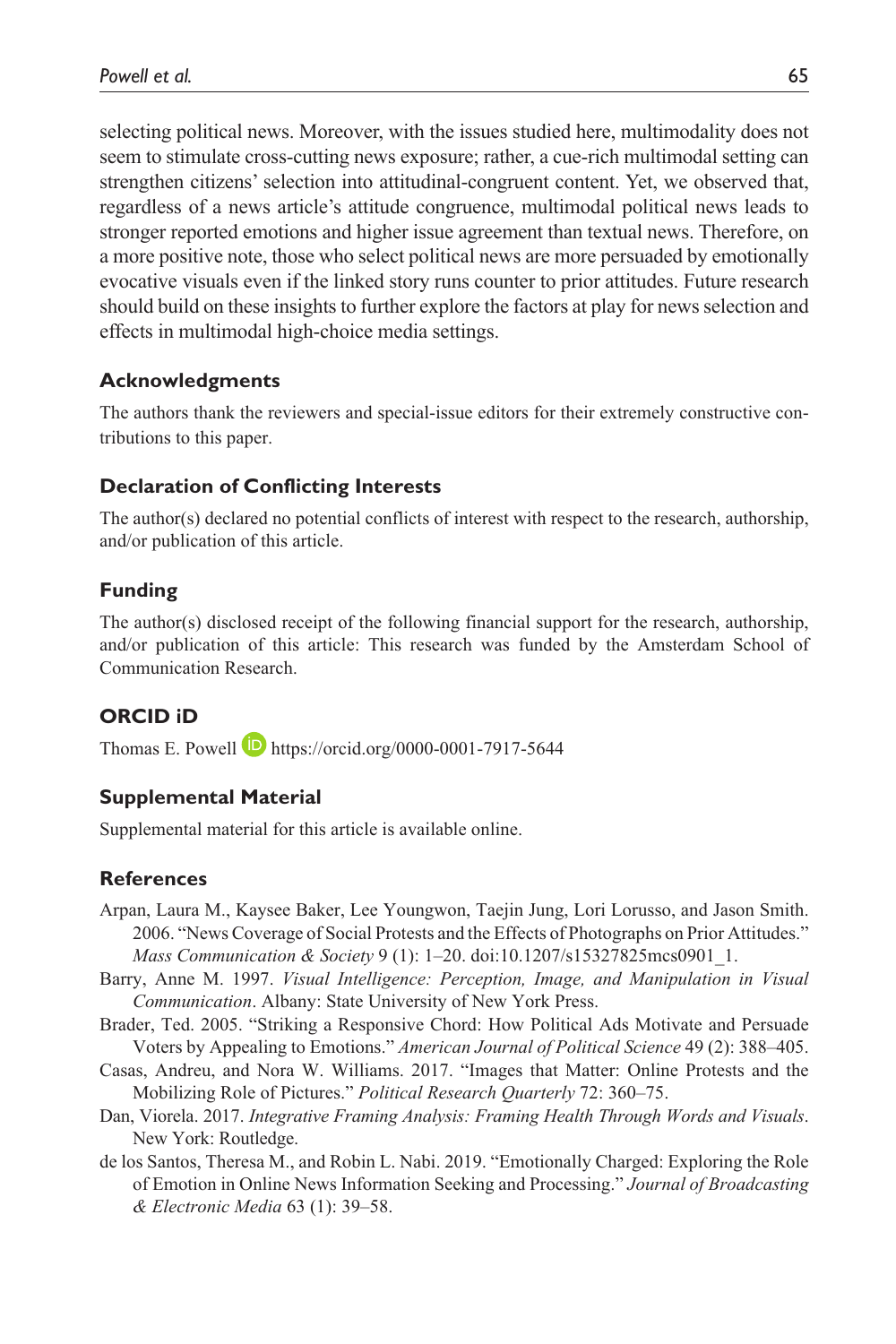- Domke, David, David Perlmutter, and Meg Spratt. 2002. "The Primes of Our Times? An Examination of the "Power" of Visual Images." *Journalism* 3:131–59. doi:10. 1177/146488490200300211.
- Feldman, Lauren, Natalie J. Stroud, Bruce Bimber, and Magdalena Wojcieszak. 2013. "Assessing Selective Exposure in Experiments: The Implications of Different Methodological Choices." *Communication Methods and Measures* 7:172–94. doi:10.1080/19312458.201 3.813923.
- Festinger, Leon. 1957. *A Theory of Cognitive Dissonance*. Stanford: Stanford University Press.
- Frijda, Nico H. 1988. "The Laws of Emotion." *American Psychologist* 43:349–58.
- Gallup. 2020. "Most Important Problem.*"* [https://news.gallup.com/poll/1675/most-important](https://news.gallup.com/poll/1675/most-important-problem.aspx)[problem.aspx](https://news.gallup.com/poll/1675/most-important-problem.aspx) (accessed May 4, 2020).
- Garcia, Mario R., and Margaret M. Stark. 1991. *Eyes on the News*. St. Petersburg: Poynter Institute for Media Studies.
- Geise, Stephanie, and Christian Baden. 2015. "Putting the Image Back into the Frame: Modeling the Linkage between Visual Communication and Frame-Processing Theory." *Communication Theory* 25:46–69. doi:10.1111/comt.12048.
- Grabe, Maria Elizabeth, and Erik P. Bucy. 2009. *Image Bite Politics: News and the Visual Framing of Elections*. Oxford, UK: Oxford University Press.
- Hayes, Andrew F. 2017. *Introduction to Mediation, Moderation, and Conditional Process Analysis: A Regression-Based Approach*. New York: Guilford Press.
- Iyengar, Shanto, and Kyu S. Hahn. 2009. "Red Media, Blue Media: Evidence of Ideological Selectivity in Media Use." *Journal of Communication* 59:19–39. doi:10.1111/j.1460- 2466.2008.01402.x.
- Iyer, Aarti, Joanna Webster, Matthew J. Hornsey, and Eric J. Vanman. 2014. "Understanding the Power of the Picture: The Effect of Image Content on Emotional and Political Responses to Terrorism." *Journal of Applied Social Psychology* 44:511–21. doi:10.1111/jasp.12243.
- Knobloch, Silvia, Matthias Hastall, Dolf Zillmann, and Coy Callison. 2003. "Imagery Effects on the Selective Reading of Internet Newsmagazines." *Communication Research* 30:3–29. doi:10.1177/0093650202239023.
- Knobloch-Westerwick, Silvia, Cornelia Mothes, and Nick Polavin. 2017. "Confirmation Bias, Ingroup Bias, and Negativity Bias in Selective Exposure to Political Information." *Communication Research* 47 (1): 104–24.
- Krause, Amber, and Erik P. Bucy. 2018. "Interpreting Images of Fracking: How Visual Frames and Standing Attitudes Shape Perceptions of Environmental Risk and Economic Benefit." *Environmental Communication* 12 (3): 322–43.
- Kühne, Rinaldo. May 2014. "Political News, Emotions, and Opinion Formation: Toward a Model of Emotional Framing Effects." Annual Conference of the International Communication Association (ICA), Phoenix, AZ.
- Lang, Annie, John Newhagen, and Byron Reeves. 1996. "Negative Video as Structure: Emotion, Attention, Capacity, and Memory." *Journal of Broadcasting & Electronic Media* 40 (4): 460–77.
- Lavie, Nilli. 2005. "Distracted and Confused? Selective Attention under Load." *Trends in Cognitive Sciences* 9 (2): 75–82. doi:10.1016/j.tics.2004.12.004.
- Lazarus, Richard S. 1991. *Emotion and Adaptation*. Oxford: Oxford University Press.
- Messaris, Paul, and Linus Abraham. 2001. "The Role of Images in Framing News Stories." In *Framing Public Life*, ed. S. D. Reese, O.H. Gandy and A. E. Grant, 215–26. Mahwah: Erlbaum.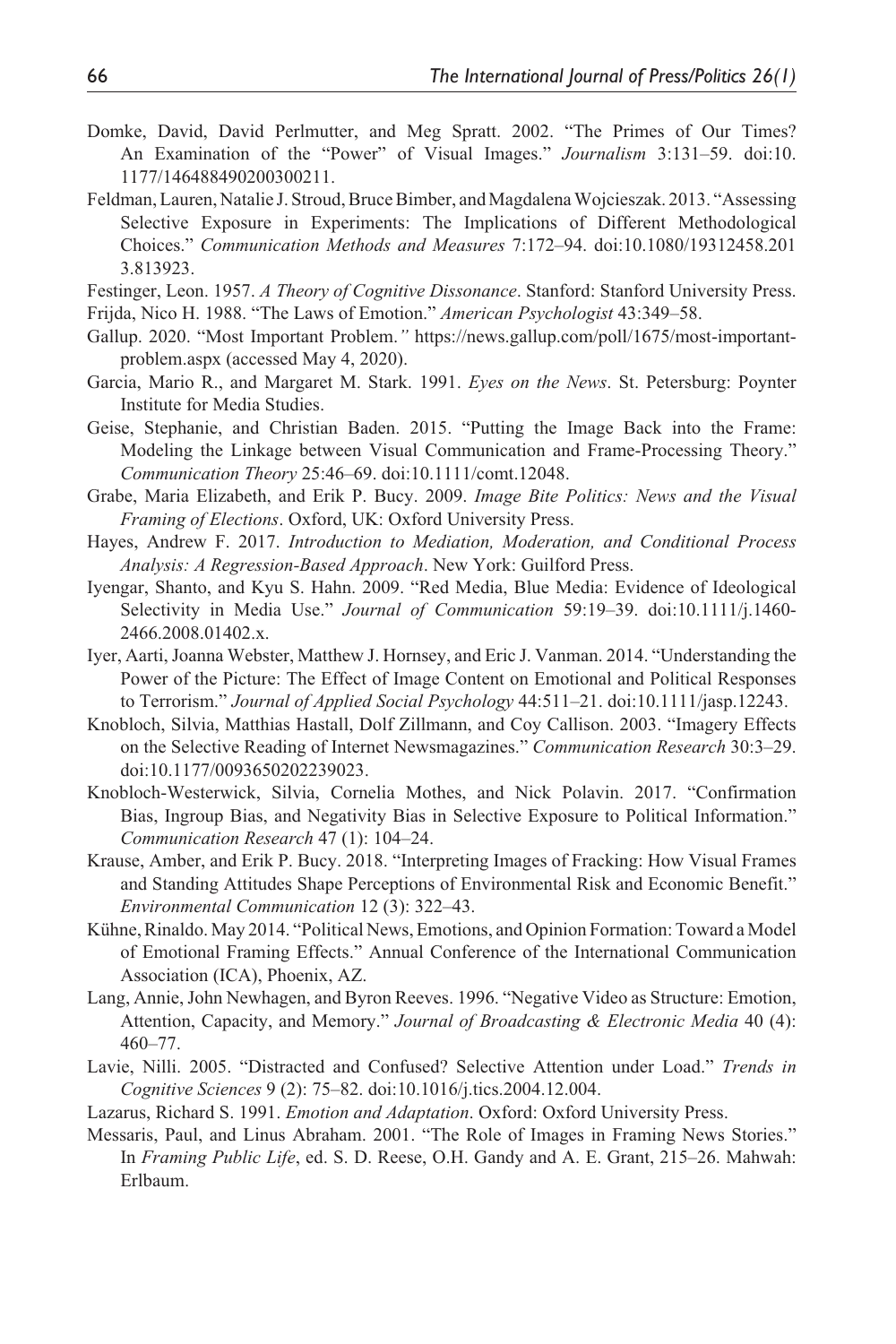- Messing, Solomon, and Sean J. Westwood. 2014. "Selective Exposure in the Age of Social Media: Endorsements Trump Partisan Source Affiliation When Selecting News Online." *Communication Research* 41 (8): 1042–63.
- Nabi, Robin L. 2003. "Exploring the Framing Effects of Emotion: Do Discrete Emotions Differentially Influence Information Accessibility, Information Seeking, and Policy Preference?" *Communication Research* 30 (2): 224–47.
- Nelson, Douglas L., Valerie S. Reed, and John R. Walling. 1976. "Pictorial Superiority Effect." *Journal of Experimental Psychology: Human Learning and Memory* 2 (5): 523–28.
- Newhagen, John E., and Byron Reeves. 1992. "The Evening's Bad News: Effects of Compelling Negative Television News Images on Memory." *Journal of Communication* 42 (2): 25–41.
- Pew Research Center. 2019a. "Around the World, More Say Immigrants Are a Strength than a Burden.*"* [https://www.pewresearch.org/global/2019/03/14/around-the-world-more-say](https://www.pewresearch.org/global/2019/03/14/around-the-world-more-say-immigrants-are-a-strength-than-a-burden/)[immigrants-are-a-strength-than-a-burden/](https://www.pewresearch.org/global/2019/03/14/around-the-world-more-say-immigrants-are-a-strength-than-a-burden/) (accessed May 5, 2020).
- Pew Research Center. 2019b. "Share of Americans Who Favor Stricter Gun Laws Has Increased since 2017." [https://www.pewresearch.org/fact-tank/2019/10/16/share-of-americans-who](https://www.pewresearch.org/fact-tank/2019/10/16/share-of-americans-who-favor-stricter-gun-laws-has-increased-since-2017)[favor-stricter-gun-laws-has-increased-since-2017](https://www.pewresearch.org/fact-tank/2019/10/16/share-of-americans-who-favor-stricter-gun-laws-has-increased-since-2017) (accessed May 5, 2020).
- Powell, Thomas E., Hajo G. Boomgaarden, Knut De Swert, and Claes H. de Vreese. 2018. "Framing Fast and Slow: A Dual Processing Account of Multimodal Framing Effects." *Media Psychology* 22 (4): 572–600.
- Powell, Thomas E., Hajo G. Boomgaarden, Knut de Swert, and Claes de Vreese. 2015. "A Clearer Picture: The Contribution of Visuals and Text to Framing Effects." *Journal of Communication* 65 (6): 997–1017.
- Powell, Thomas E., Toni G. L. A. van der Meer, and Carlos B. Peralta. 2019. "Picture Power? The Contribution of Visuals and Text to Partisan Selective Exposure." *Media and Communication* 7 (3): 12–31.
- Prior, Markus. 2007. *Post-broadcast Democracy: How Media Choice Increases Inequality in Political Involvement and Polarizes Elections*. Cambridge: Cambridge University Press.
- Scheufele, Dietram A., and David Tewksbury. 2007. "Framing, Agenda Setting, and Priming: The Evolution of Three Media Effects Models." *Journal of Communication* 57:9–20. doi:10.1111/j.1460-2466.2006.00326\_5.x.'
- Stroud, Natalie J. 2008. "Media Use and Political Predispositions: Revisiting the Concept of Selective Exposure." *Political Behavior* 30:341–66.
- Taber, Charles S., and Milton Lodge. 2006. "Motivated Skepticism in the Evaluation of Political Beliefs." *American Journal of Political Science* 50:755–69. doi:10.1111/j.1540- 5907.2006.00214.x.
- Valentino, Nicholas A., Antoine J. Banks, Vincent L. Hutchings, and Anne K. Davis. 2009. "Selective Exposure in the Internet Age: The Interaction between Anxiety and Information Utility." *Political Psychology* 30 (4): 591–613.
- Van Aelst, Peter, Jesper Strömbäck, Toril Aelberg, Frank Esser, Claes de Vreese, Jörg Matthes, David Hopmann, Susana Salgado, Nicolas Hubé, Agnieszka Stępińska, Stylianos Papathanassopoulos, Rosa Berganza, Guido Legnante, Carsten Reinemann, Tamir Sheafe, and James Stanyer. 2017. "Political Communication in a High-Choice Media Environment: A Challenge for Democracy?" *Annals of the International Communication Association* 41:3–27. doi:10.1080/23808985.2017.1288551.
- Wolf, Rita, and Gerald L. Grotta. 1985. "Images: A Question of Readership." *Newspaper Research Journal* 6 (2): 30–36.
- Zillmann, Dolf, Silivia Knobloch, and Hong-Sik Yu. 2001. "Effects of Photographs on the Selective Reading of News Reports." *Media Psychology* 3:301–24. doi:10.1207/ S1532785XMEP0304\_01.